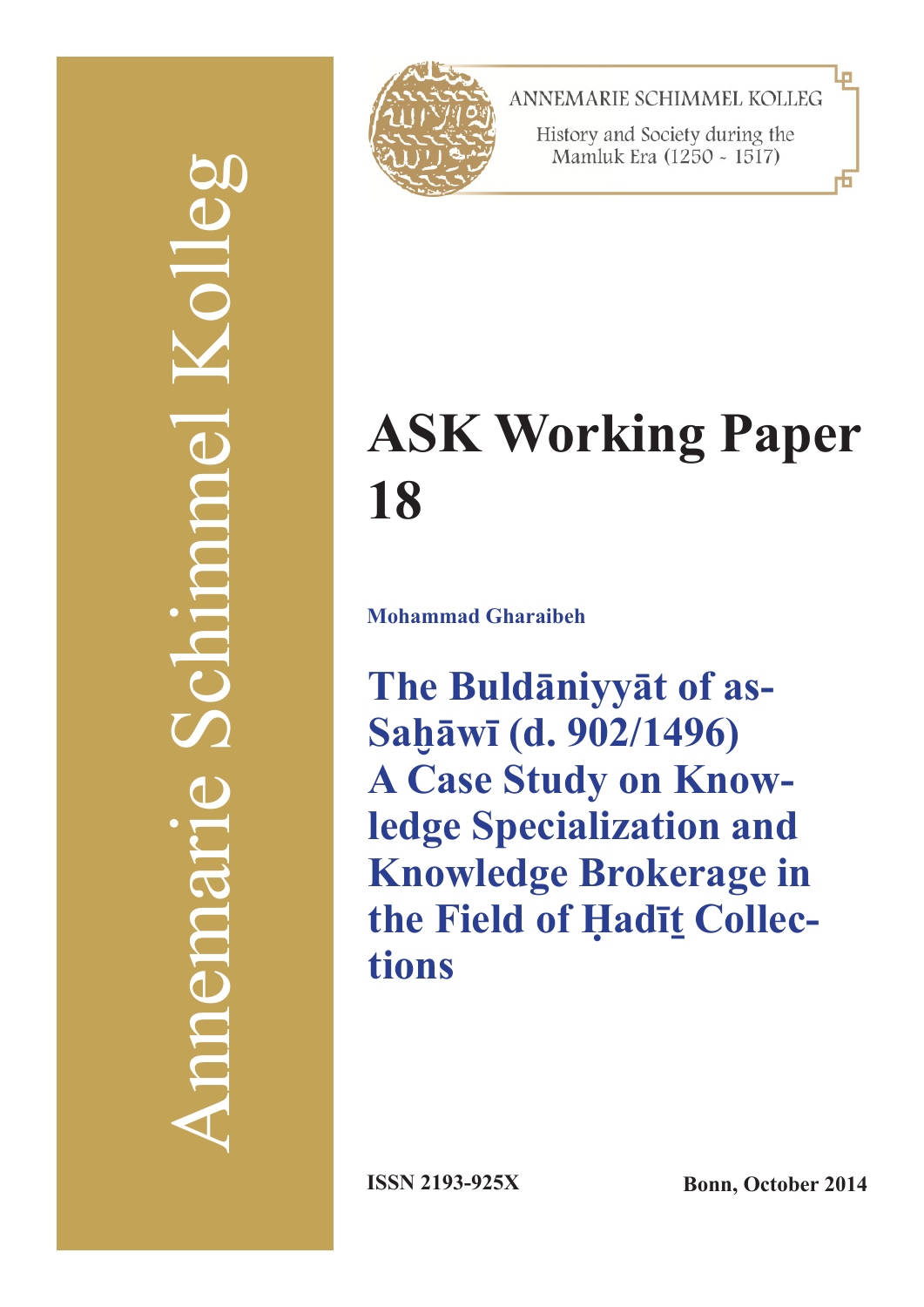ASK Working Paper, ISSN 2193-925X Annemarie Schimmel Kolleg History and Society during the Mamluk Era (1250-1517) Heussallee 18-24 53115 Bonn Editor: Stephan Conermann

### **Author's addresses**

### **Dr. Mohammad Gharaibeh**

Annemarie-Schimmel-Kolleg "History and Society during the Mamluk Era, 1250-1517" Heussallee 18-24 53113 Bonn Telephone: 0228/7362941 Fax: 0228/7362964 Website: [www.mamluk.uni-bonn.de](http://www.mamluk.uni-bonn.de/) Email: [gharaibeh@mamluk.uni-bonn.de](mailto:gharaibeh@mamluk.uni-bonn.de)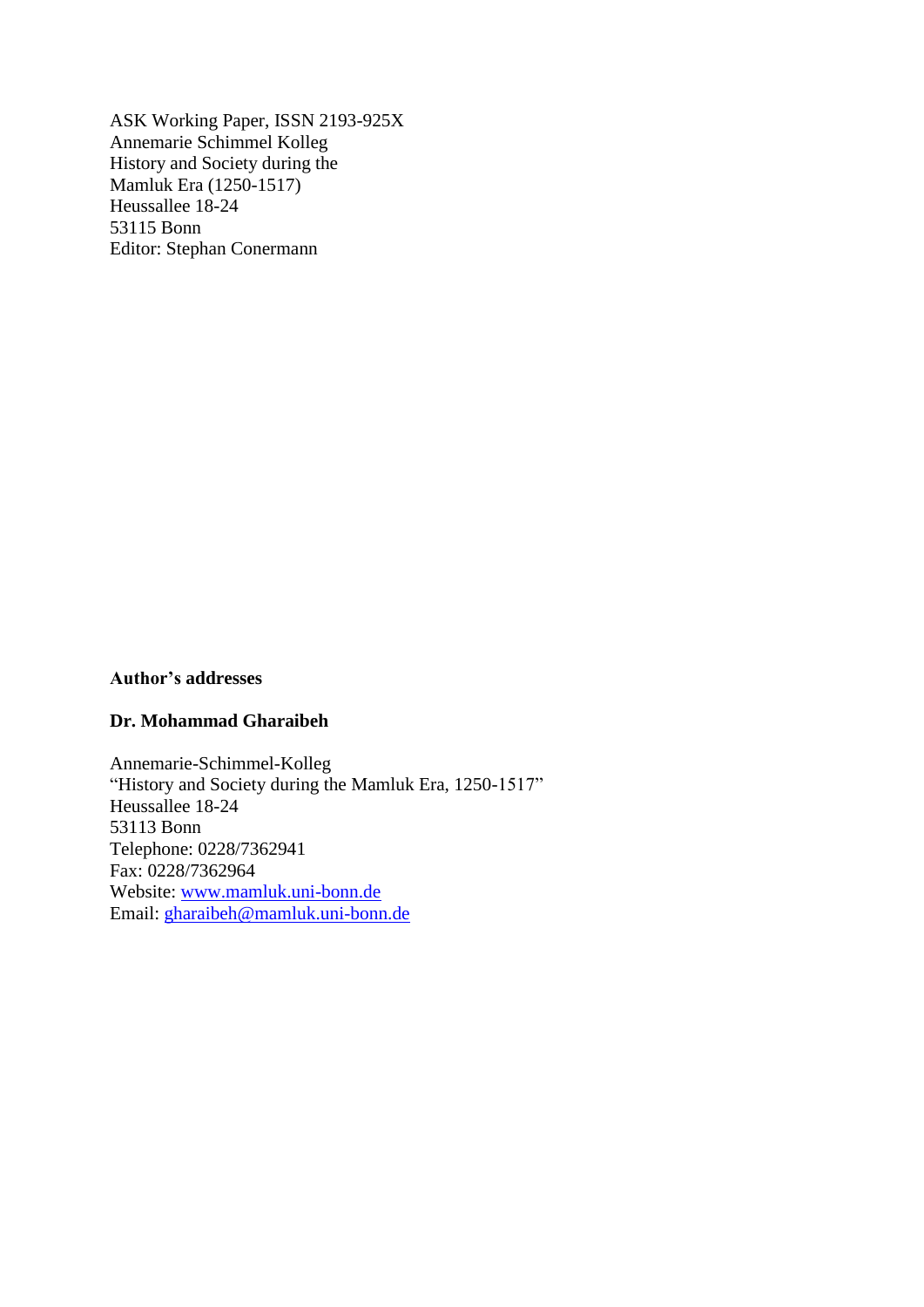# The *Buldāniyyāt* of as-Saḫāwī (d. 902/1496) A Case Study on *Knowledge Specialization* and *Knowledge Brokerage* in the Field of *Ḥadīṯ* Collections

by Mohammad Gharaibeh

Mohammad Gharaibeh received his doctorate in 2012 from the Department of Islamic Studies (Islamwissenschaft) of Bonn University. Since 2011, he is the scientific coordinator of the Annemarie Schimmel Kolleg. At the Kolleg, he is currently preparing his post-doctoral project which explores the interrelation between social structure and intellectual outcome in the fields of hadīt studies in the later Mamluk times.

Among his publications are:

- *Zur Attributenlehre der Wahhābīya unter besonderer Berücksichtigung der Schriften Ibn ʿUṯaimīns (1929-2001)*, Berlin 2012.
- "Brokerage and Interpersonal Relationships in Scholarly Networks. Ibn Ḥaǧar and His Early Academic Career," in: *Everything is on the Move: The "Mamluk Empire" as a Node in (Trans-)Regional Networks*, ed. Stephan Conermann, Göttingen: Bonn University Press 2014.
- "Šaǧarat ad-Durr. Die einzige Sultanin Ägyptens," in: M. Eldamaty, F. Hoffmann und M. Minas-Nerpel, *Königinnen in Ägypten. Akten der Konferenz in Berlin, Kulturabteilung der Botschaft der Arabischen Republik Ägypten, 19. Januar 2013*, Vaterstetten: Verlag Patrick Brose 2014.
- "Zur Glaubenslehre der Salafīya," in: *Salafiyya. Auf der Suche nach dem wahren Islam*, ed. Behnam Said und Hazim Fouad, München: Herder 2014, 104-129.
- "Zum Verhältnis von Wahhabiten und Salafisten," in: *Salafismus in Deutschland. Ursprünge und Gefahren einer islamisch-fundamentalistischen Bewegung*, ed. Thorsten Gerald Schneider, Bielefeld: Transcript 2014.

| Abstract                                                                             |    |
|--------------------------------------------------------------------------------------|----|
| 1. Introduction                                                                      |    |
| 2. Theoretical and methodological remarks                                            |    |
| 2.1. Reference Group and Shared Ideas                                                |    |
| 2.2. Recombinant Knowledge Growth                                                    |    |
| 2.3. Methodological Concept of this Paper                                            |    |
| 3. From the Forty Hadīt Collections to the Buldaniyyat – A History of Knowledge      |    |
| Specialization and Knowledge Brokerage                                               | 6  |
| 4. al-Buldāniyyāt of as-Sahāwī – Comparison and Analysis                             |    |
| 4.1. A Geographical Forty Hadit Collection or Geographical (Hadit) Collection?       | 9  |
| 4.2. Between the Conventions of the Text Group and the Shared Ideas of the Reference |    |
| Group                                                                                | 12 |
| 5. Conclusion                                                                        | 14 |
| 6. Bibliography                                                                      | 16 |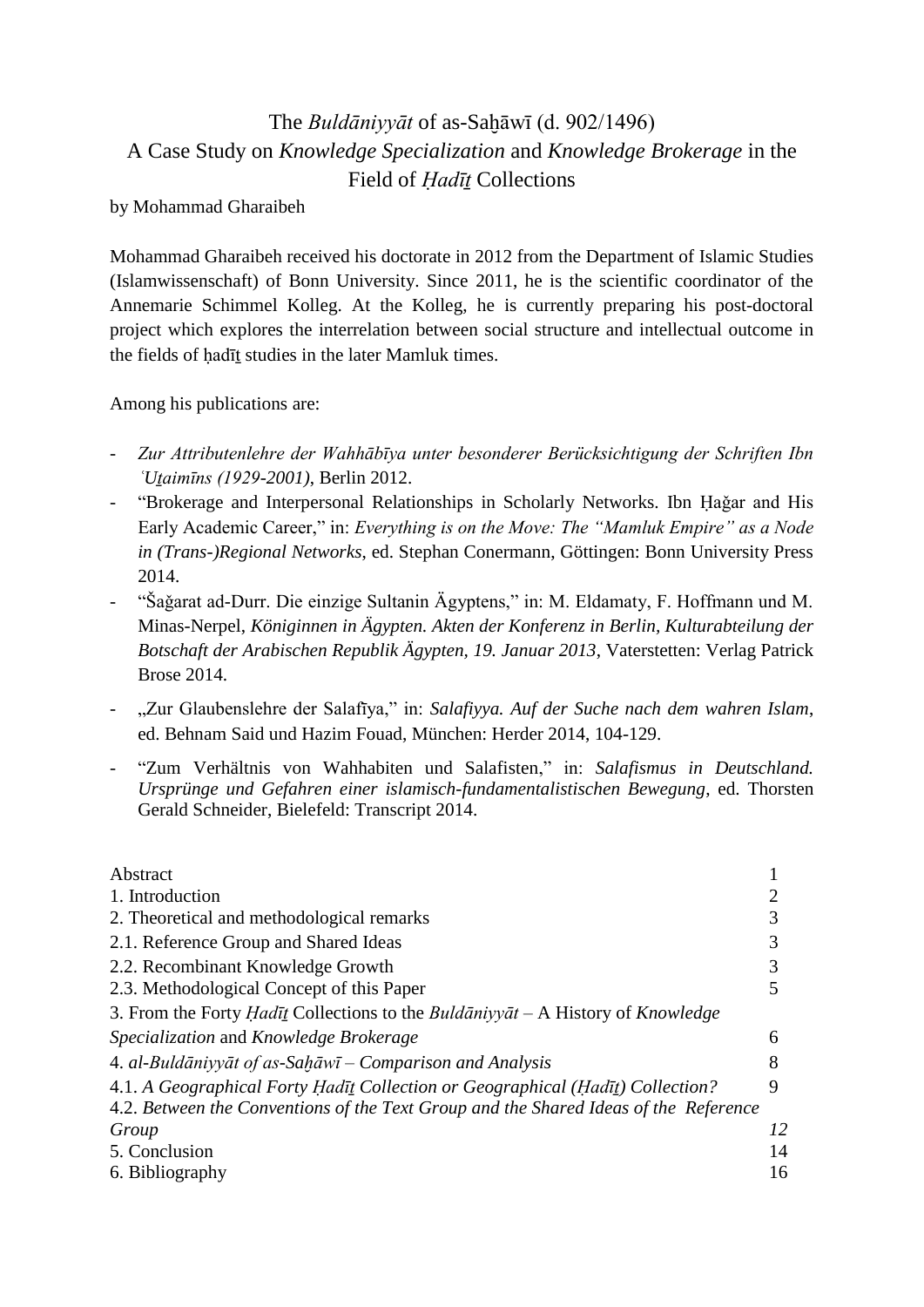### *Abstract*

This paper offers new approaches to analyze *hadīt* collections and to make them useable for social and intellectual history. While focusing on the so called *buldāniyyāt* (geographical *hadīt* collections) – a sub group of the forty *hadīt* collections – the study asks for the new forms of knowledge that an author includes into his collection to make it innovative for his *reference group*. Since the idea of what an innovative work should be like heavily depends on the *shared ideas* of the *reference group* to which an author belongs and/or for which he writes, a thorough analysis of the structure and content of the collection reveals something about this very reference group and its shared ideas. Putting their contributions in the light of previous works, authors usually choose a strategy of *knowledge specialization* or *knowledge brokerage* to develop innovative moments in their work. Therefore a comprehensive study of a scholarly pieces needs to contextualize both the social context of the author and the intellectual references he makes. In this paper, the focus shall lie on the *buldāniyyāt* of Šams ad-Dīn Muḥammad as-Saḫāwī (d. 902/1496) that will be compared with previously written *buldtāniyyāt* and situated in the intellectual context of his time.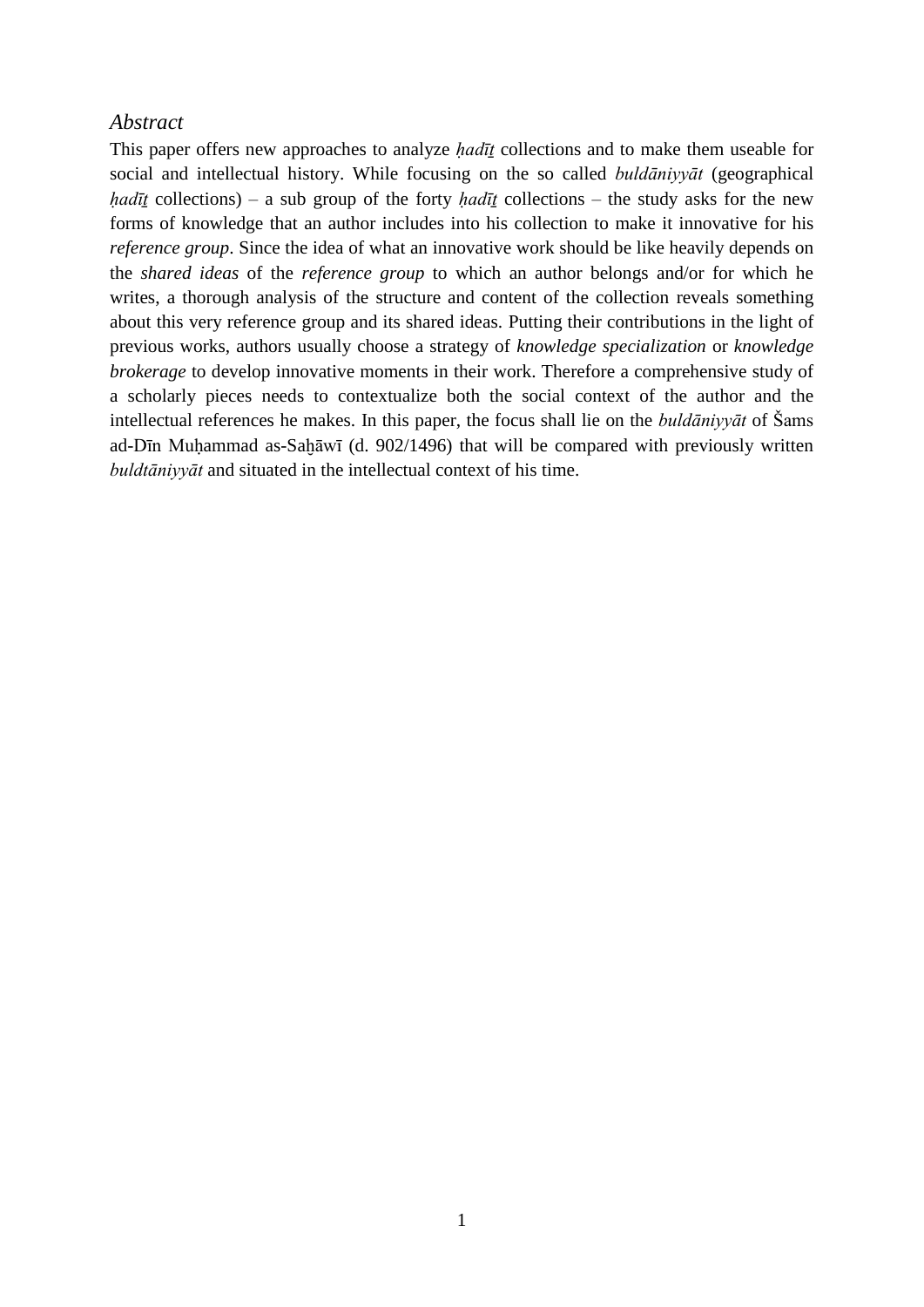### *1. Introduction*

To gain recognition and status within an intellectual community, a young and aspiring scholar needs to prove his scholarly acumen and capability by compiling scholarly pieces. These works should add forms of knowledge to the intellectual landscape that are perceived by the community as new and innovative. Hence the scholar needs to consider mainly two things whilst compiling a work. First, it is important for him to refer to the (present) *shared ideas* of the *reference group* to which he belongs and/or for which he writes. These *shared ideas* represent the *cultural capital* of the group and include ideas about how a work has to look like, what an innovative work is and what a work needs to include or to refer to etc. Second, and resulting from the first point, he also needs to regard the previously written works in the field to set his work apart from them and to contribute something *new* and *innovative*. Generally spoken, two main tendencies can be observed, when it comes to intellectual developments: *knowledge specialization* and *knowledge brokerage*. While *knowledge specialization* leads to a more detailed and specialized work in one aspect of knowledge, *knowledge brokerage* can be described as a (re)combination of different aspects of knowledge or setting old knowledge in a new context. The intellectual products of both are perceived by the community as new and innovative forms of knowledge.

This paper will show how Šams ad-Dīn Muhammad as-Sahāwī (d. 902/1496) rose to the challenge of compiling an innovative *hadīt* collection that should meet the expectations of his community. The analysis focuses on the *buldāniyyāt* – a sub group of the forty *hadīt* collection that can be translated as geographical forty  $h \alpha d\bar{\iota}$  collection<sup>1</sup> – that lists the Prophetic *ḥadīṯs* according to the cities in that the scholar heard the *ḥadīṯ*. For the purpose of the paper, first, the *buldāniyya* of as-Saḫāwī will be compared to previous ones, namely those of Abū Ṭāhir as-Silafī (d. 576/1180), Abū l-Qāsim ʿAlī Ibn ʿAsākir (d. 571/1175), Abū l-Ḥasan ʿAlī al-Bakrī (d. 656/1258). The comparison will reveal the characteristics of the *buldāniyya* text group in general, as well as the peculiarities of each collection with which the authors tried to present a different and innovative collection. Having accomplished that, it is possible to point out the means with which as-Sahāwī, on the one hand, tried to build on the text group and, on the other hand, to contribute something new and innovative. Using the results of the comparison, second, the study sets the results in the context of the intellectual landscape of his time, namely Cairo of the  $9<sup>th</sup>/14<sup>th</sup>$  century, to answer the question of why as-Saḫāwī chose these very peculiarities and not other.

The paper will give a short introduction into the theoretical and methodological approaches used following by a history of the *arbaʿīnāt* and *buldāniyyāt* under the aspect of *knowledge specialization* and *brokerage*. Then, the analysis and comparison will focus on the aspects of the structure and the content of the *buldāniyya* mentioned. It will be shown that the *buldāniyya* of as-Saḫāwī differ from the other collection by an increasing *specialization* through *borkerage* represented by a more detailed *isnād* analysis, a larger variety of *isnāds*, an increasing number of cities included, and the inclusion of non Prophetic sayings and poems into the collection.

This paper is part of a larger study (post doctoral project) and is still in progress. Hence the interpretations and results are of preliminary character and require further investigation.

<sup>1</sup> 1 I followed the translation of Garrett Davidson in his PhD thesis *Tradition*, 249.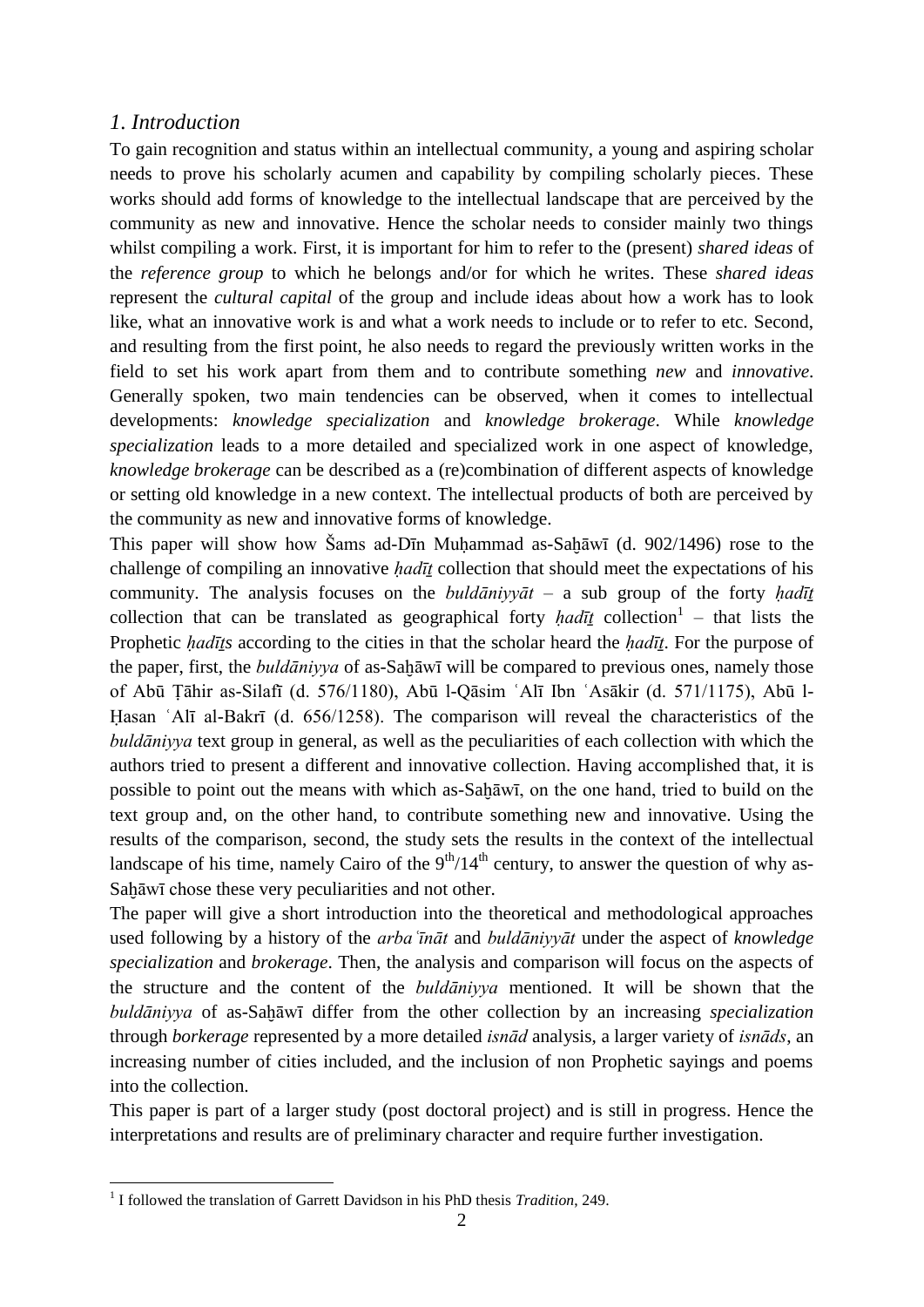### *2. Theoretical and methodological remarks*

### *2.1. Reference Group and Shared Ideas*

It is a wide spread assumption that ideas are developed by individuals and geniuses. However, from the perspective of the sociology of knowledge, it is rather groups of intellectuals or individuals within groups who develop ideas through intellectual interactions, like reading circles, discussions, lectures, schools etc. $2$  This assumption emphasizes the importance of the intellectual landscape of an intellectual in general, and his closer community in particular. While usually assuming that *the* intellectuals can be perceived as one "class", "stratum" or "layer" of the society, other sociological approaches propose to imagine the society much more fragmented, $3$  meaning that individuals enter and leave several more or less distinctive "units" of interaction groups (or networks) in their daily life. Intellectuals, too, are engaged in several networks of *alliances* and *rivalries* – besides normal daily life interaction. Assuming that intellectual's actions are mostly, even if not necessarily always, driven by the motivation to gain status within a certain group, a *reference group* shall be defined as any person or group with whom one has a status-power relationship. 4 These groups are characterized also by the fact that they hold on set of *shared ideas*. The members of the group deem these ideas as true and defend them, not necessarily because of the content or logical adequacy of the ideas but because of the fact that the other members of the social circle supports these ideas.<sup>5</sup> Moreover, the *shared ideas* represent the *cultural capital* of the *reference group* that every member needs to refer to when attempting to gain status or recognition. They contain not only the (present) *state-of-the-art* knowledge but also define the common intellectual (past) sources that are often described as intellectual authorities or traditions.

In the context of Islamic intellectual history, reference groups usually are expressed through *maḏhab* affiliations or schools of thought, like the Baṣrī and Kūfī grammar school or the Egyptian and Syrian school of historiography etc. However, speaking of *reference groups* allows a certain flexibility that the use of *maḏhab* affiliation usually embezzle. Because, in some – if not in most cases, scholars are engaged in different fields of knowledge, and therefore in different reference groups and have access to a variety of *shared ideas*. This also means, that, like in the case of *ḥadīṯ* studies, members of distinctive *reference groups* are engaged in one field forming a new *reference group* with a much more heterogeneous set of *shared ideas*.

### *2.2. Recombinant Knowledge Growth*

Starting from the question why certain domains of (mostly technical) knowledge grow fast while others grow slowly or stagnate, economic theorists and theorists of the sociology of knowledge developed the concept of *recombinant knowledge growth*. This concept states that nearly every new (form of) knowledge always derives from recombinations of existing

<sup>2</sup> This is mainly a contribution of Randall Collins to the sociology of knowledge. See his *Sociology of Philosophies*. For a comprehensive overview of the different theories and approaches of the sociology of knowledge see Knoblauch, *Wissenssoziologie* and Maasen, *Wissenssoziologie*. For an introduction into the approach of Collins see also Savelsberg, *Collins*.

<sup>&</sup>lt;sup>3</sup> Zur Fragmentierung der Gesellschaft und zur Vorstellung einer komplexen Kultur in Gesellschaften siehe DiMaggio, "Cultur," 264-265.

<sup>4</sup> See Kemper, *Status*, 34. Status is defined as "[…] the rank or standing in amount of worth or prestige or other designation of merit and value that attaches to a person or social position in a group." Ibid, 13.

 $<sup>5</sup>$  Kemper, 34.</sup>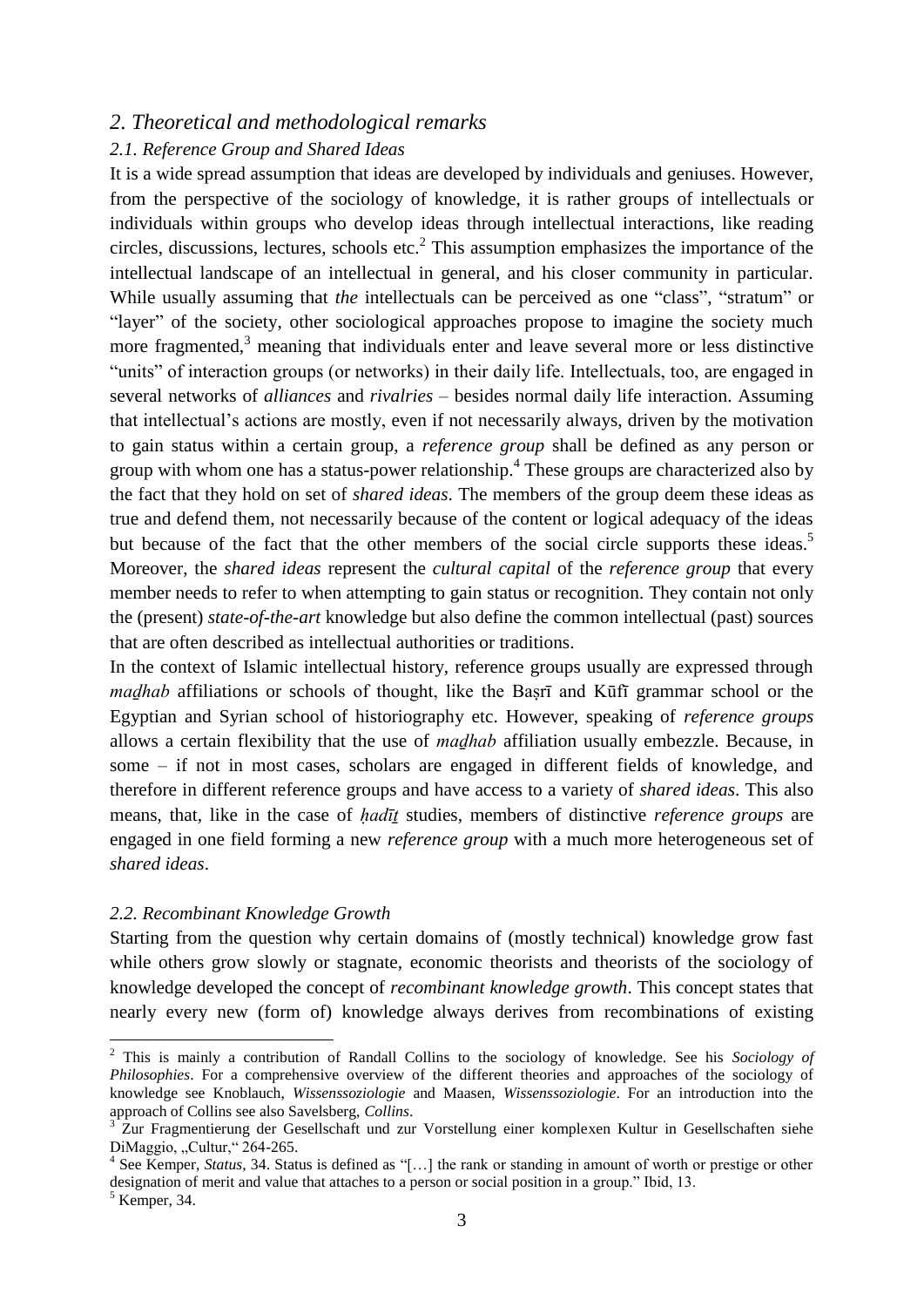knowledge.<sup>6</sup> Further, depending on what kind of knowledge has been (re)combined new knowledge can be identified either as *knowledge specialization* or *knowledge brokerage*. If the new knowledge is a recombination of *homogeneous knowledge* it is described as *knowledge specialization,* while a recombination of *heterogeneous knowledge* is described as *knowledge brokerage*. <sup>7</sup> Hence the process of *knowledge specialization* is characterized by an increase of efficiency and produces more specialized knowledge. By contrast *knowledge brokerage* combines knowledge across disparate domains and yields novelty and thereby boosts knowledge generation.<sup>8</sup>

While this concept has been developed in the fields of technical knowledge and economic theory, it offers a fruitful approach for the study of intellectual changes in the field of humanities. Here too, developments in the history of ideas and concepts seem to be mostly driven by recombination of existing knowledge and leads either to a process of *knowledge specialization* or *knowledge brokerage*.

Hence, *knowledge specialization* yields to scholarly pieces that are characterized by *comparatives*. They use to be longer than the previous one, include more material, focus on certain aspects but enlarge the discussion on it, show a greater variety of examples, are based on more sources, reveal more specialized aspects of a topic and so on. With regard to the study of the Islamic intellectual history this development can be observed on several fields of knowledge. Let it be the field of historiography, grammar, poetry, *fiqh* or the *ḥadīṯ* studies. Biographical dictionaries for example start with a collection of important personalities and end up collecting persons from a certain *maḏhab*, profession or city.

However, one problem of the process of *knowledge specialization* is that not only is the amount of possible and meaningful combination of homogenous knowledge is limited, $9$  the community will accept only a certain level of a specialization until it perceives the product as *too much of everything*. That could be for example, that the work has become too long, or the focus too narrow, the examples are too many or the interpretations too far so that the specialization does not fulfill the original purpose anymore and the knowledge growth slows down or even stops. By contrast, *knowledge brokerage*, through combining heterogeneous knowledge, brings ideas of one field into another or – when the understanding of *knowledge brokerage* is expanded – sets old ideas in a new context.<sup>10</sup> It provides new ideas and material that can be combined with existing knowledge and again yields new forms of knowledge. This becomes especially important when a process of *knowledge specialization* has been driven so far, that the knowledge has become too homogeneous and the knowledge growth has come to an end. Then, *knowledge brokerage* reopens the way for knowledge growth. Therefore, a balance of *knowledge specialization* and *knowledge brokerage* leads to the highest and effective knowledge growth.<sup>11</sup>

<sup>6</sup> Carnabuci, Bruggeman, *Knowledge Specialization*, 608.

<sup>7</sup> Carnabuci, Bruggeman, *Knowledge Specialization*, 608.

<sup>8</sup> Carnabuci, Bruggeman, *Knowledge Specialization*, 608.

<sup>9</sup> See for this argument Carnabuci, Bruggeman, *Knowledge Specialization*, 617

<sup>10</sup> For this understanding Hargadon, *Brokering Knowledge*, 41.

<sup>&</sup>lt;sup>11</sup> See for this argument Carnabuci, Bruggeman, *Knowledge Specialization*, 631.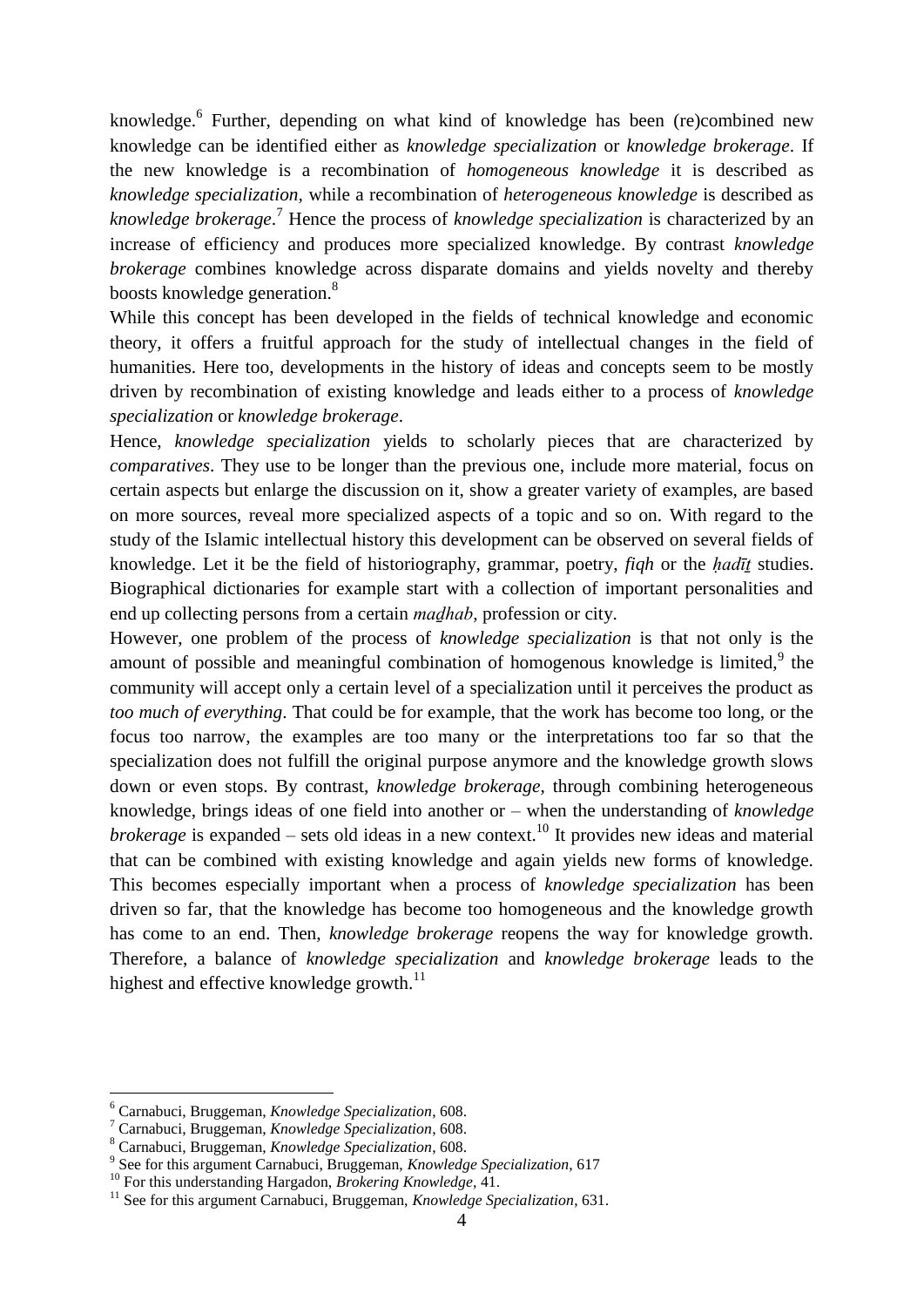### *2.3. Methodological Concept of this Paper*

For the purpose of this study, both concepts will be combined and two main conclusions can be drawn. First, the set of *shared ideas* within a reference group form a set of mostly *homogeneous knowledge*. Hence, knowledge growth within a *reference group* will be characterized by a process of *knowledge specialization*. This is true for works that are compiled by members of one group for the same group. *Knowledge brokerage* will only appear if heterogeneous knowledge from outside the group is brought in, successfully integrated in the new environment as well as successfully accepted by the members of the group. This happens either if the *knowledge specialization* process has gone so far, that a further specialization would not make sense anymore and the group feels the need of importing new ideas of other fields of knowledge or from another reference group. Or, if members from another *reference group* join the first group and bring with them existing knowledge in a new environment that is hence perceived as new (and heterogeneous) knowledge.

Second, the wide spread assumption that there is a transregional or even a transtemporal knowledge of one field is irritating and does not meet the fact of the *sociality of ideas and knowledge*. <sup>12</sup> Rather, even the set of ideas of one field of knowledge exists within the set of shared ideas of a *reference group*. This is not to say that every knowledge is just regional or temporal. Ideas, books and intellectuals spread and travel transregionally and transtemporally, but they do so as travelling concepts and within networks and become therefore always part of the *shared ideas* of a reference group or become a member of this group. <sup>13</sup> On the one hand, it follows that what is usually described as the knowledge of a field is actually the interpretation of one reference group that can either correspond or differ from the interpretation of another reference group. And on the other hand, it follows that new ideas that are developed in another region or time do not exist in the perception of a *reference group* until they are integrated into the set of shared ideas, and therefore are not considered in the intellectual output before their integration.

The present study is, hence, driven by the idea that the intellectual output tells something about the *reference group* and the set of *shared ideas*. Moreover, an analysis of both, the group structure and the ideas, reveal why the work is composed as it is. In addition, the analysis also shows if the author decided to specialize more (*knowledge specialization*) in a field and thus to recombine homogeneous knowledge of the *shared ideas* of a reference group or to recombine heterogeneous knowledge (*knowledge brokerage*) from outside the reference group.

However, it should be noticed that due to the preliminary character and the initially state of this project only few aspects can be regarded in this paper.

<sup>12</sup> This is actually the study interest of the sociology of knowledge see Knoblauch, *Wissenssoziologie*, 14.

<sup>&</sup>lt;sup>13</sup> For the concept of "travelling concepts" see Neumann, *Travelling Concepts*, 1-22.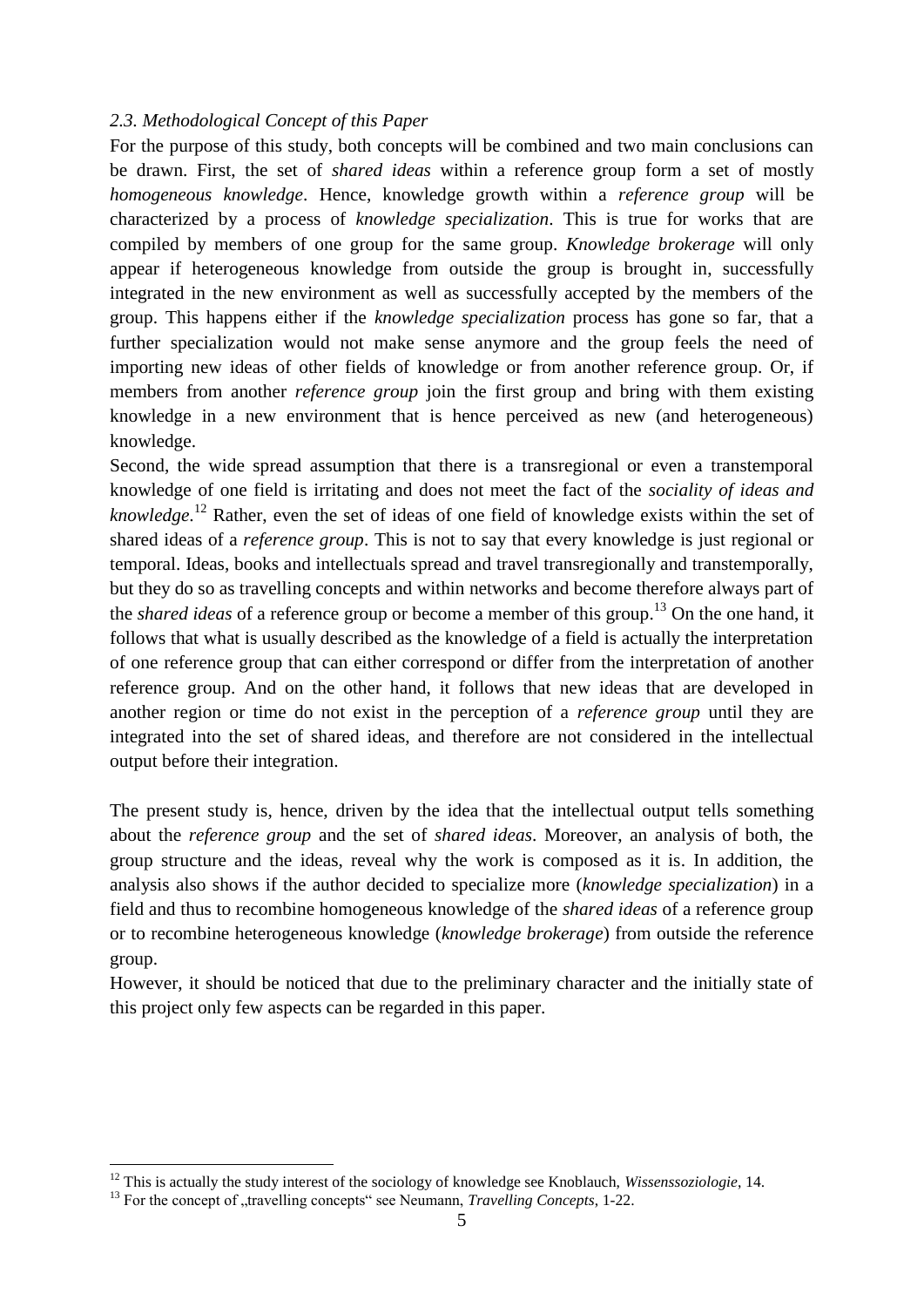## *3. From the Forty* Ḥadīṯ *Collections to the* Buldāniyyāt *– A History of*  Knowledge Specialization *and* Knowledge Brokerage

It is striking how many *ḥadīṯ* collections have been gathered in the form of the *arbaʿīnāt*, the forty *hadīt* collection.<sup>14</sup> Inspired by the Prophetic hadīt – even if it was deemed *da*  $if$  – "*Whoever memorizes/preserves for my community forty hadīṯs from my Sunna, I will be his intercessor on the Day of Judgment*<sup>"15</sup> the genre of the forty *ḥadīṯ* collection became one of the most popular form of *ḥadīṯ* collections till the present days. When and by whom exactly the first collection has been written is hard to tell.<sup>16</sup> However, for a history of this text group from the perspective of *knowledge specialization* and *knowledge brokerage* it is not necessarily important who really wrote the first collection. Rather it matters, whom a certain reference group perceived to be the first author of this collection.<sup>17</sup> The oldest preserved collection seems to be the one of Abū l-Ḥasan Muḥammad b. Aslam aṭ-Ṭūsī (d. 856) with the title "*k. al-Arbaʿīn ḥadīṯan*." He arranged the collected *ḥadīṯ* according to the chapters of the larger *hadīt* collection.<sup>18</sup> The following collections of the 9<sup>th</sup> century seem to be arranged topically like the one of aṭ-Ṭūsī. <sup>19</sup> A first process of *knowledge specialization* in combination with *knowledge brokerage* seems to have taken place in the second half of the 10<sup>th</sup> century with the collection of Abū Bakr Ahmad b. al-Muqarrab al-Bahdādī al-Karhī (d. 974).<sup>20</sup> The title of the work reveals a specialization in the topic and a brokerage in the structure. His "*k. fīhi Arbaʿūn ḥadīṯan ʿan arbaʿīn šayḫan fī arabʿīn maʿnan wa-faḍīla*" contains forty different topics what is actually a specialization with regard to the previous collections, but also is transmitted by forty different scholars. Here the growing importance of the *isnād*, that is characteristic for the post-canonical period, $^{21}$  were brought into the collection reflected by the fact that the author gathered forty traditions each of which was transmitted by a different narrator (*šayh*).<sup>22</sup>

Both kinds of variations, the topically and structurally (meaning variations in the *isnād*), experienced further specialization processes being reflected in works such as the "*k. al-*

<sup>&</sup>lt;sup>14</sup> Therefore it is more astonishing how little this genre has been subject of studies. There are only a few books devoted to this genre such as Marco Schöller, *an-Nawawī*, and Mourad, Lindsay, *Intensification*. A longer and comprehensive chapter on the forty *ḥadīṯ* collections has been written by Davidson, *Tradition*. He sets the text group of the *buldāniyyāt* together with the *ʿawālī* collection in the context of the post canonical period and points out the rising importance of the *isnād* within those collections. See ibid, 234-278 with a short sub chapter on the *buldāniyya* 249-254. A PhD thesis on the forty *hadīt* collection is currently prepared by Swantie Bartschat in Münster.

<sup>15</sup> See Brown, *Ḥadīṯ*, 55; Davidson, *Tradition*, 235; Schöller, *an-Nawawī*, 309-313 gives further information for the meaning and function of the number forty in the Islamic culture. See also as-Silafī, *al-Buldāniyya*, 35, who lists a lot more narrations and variations of *ḥadīṯs* about the advantages of the forty collections 34-37.

<sup>&</sup>lt;sup>16</sup> Davidson identifies 'Abd Allāh b. al-Mubārak (d. 181/797) to have been the first scholar to compose a collection of forty *ḥadīṯ*. See idem, Tradition, 235.

<sup>17</sup> Since this study focuses on the *buldāniyyāt*, the history of the development of the forty *ḥadīṯ* collection will be drawn only for purpose of study and not in a detailed manner.

<sup>18</sup> See Schöller, *an-Nawawī*, 314.

<sup>&</sup>lt;sup>19</sup> Schöller names the collections of 'Abd ar-Raḥmān b. Abī Dāra al-Marwazī (d. 912) and Abū l-'Abbās al-Ḥasan b. Sufyān an-Nasawī (d. 916), 314. See for the collection of an-Nasawī also Davidson, *Tradition*, 235. How far all three authors, aṭ-Ṭūsī, al-Marwazī and an-Nasawī, were connected with each other, hence belonged to one *reference group* and shared the same ideas has still to be studied.

<sup>20</sup> Schöller, *an-Nawawī*, 315.

<sup>21</sup> See for this Brown, *Ḥadīth*, 46-49.

<sup>22</sup> See Schöller, *an-Nawawī*, 315; al-Muqarrab, *Arbaʿūn*.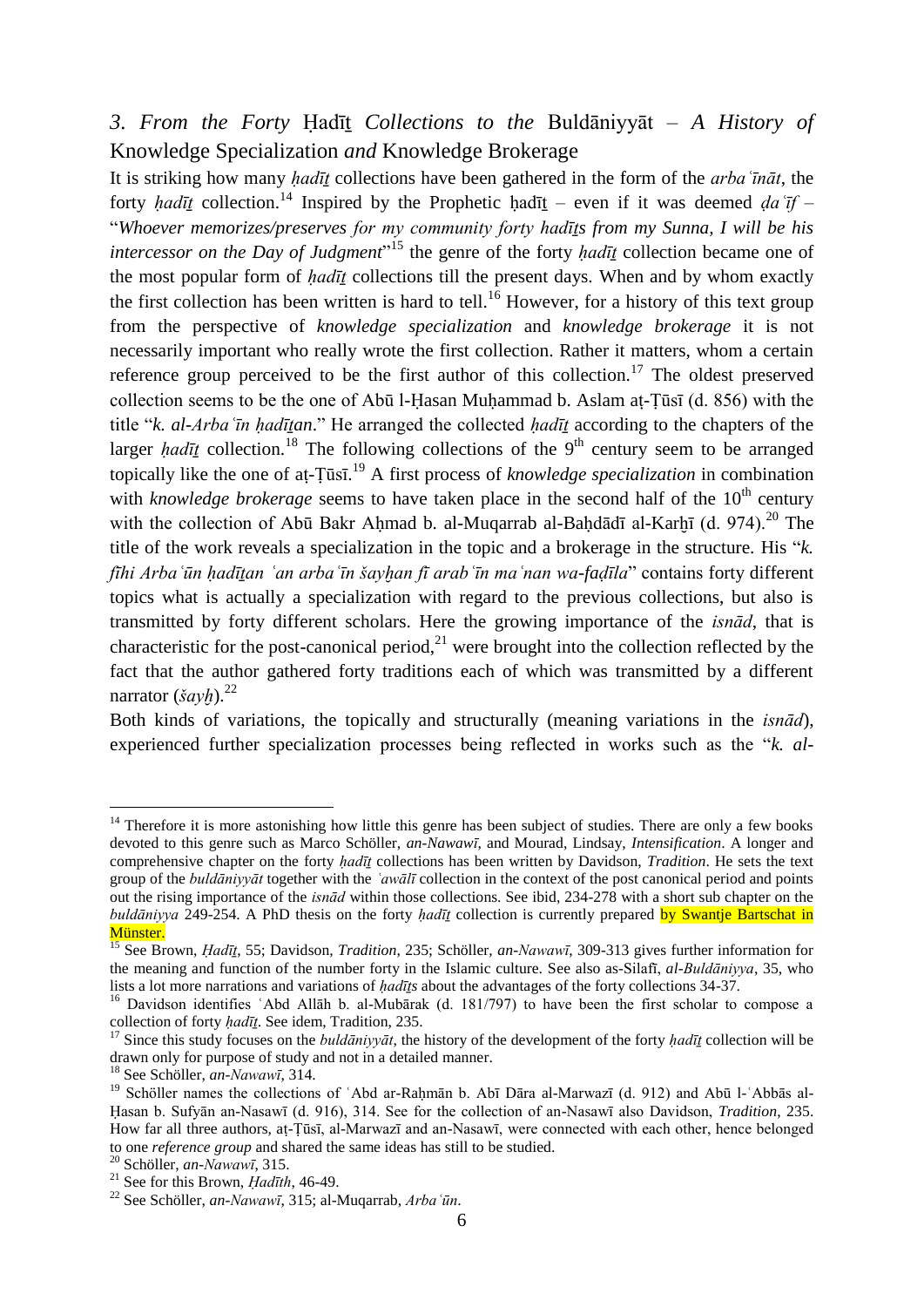*Arbaʿīn fī šuyūḫ aṣ-ṣūfiyya*" <sup>23</sup> that contains in every *isnād* one important Ṣūfī, or the "*al-Arba'ūn fī ahlāq as-sūfiyya*" that is topically devoted to the Sufism.<sup>24</sup> The production of forty *hadīt* collection witnessed then a peak during the  $11<sup>th</sup>$  century that was accompanied by an increase of a specialization process. In the  $12<sup>th</sup>$  century, this development came to an end. However, the most interesting fact of this development till the  $12<sup>th</sup>$  century is that it was almost exclusively an undertaken of scholars from Iran and Irak.<sup>25</sup>

The phenomenon of this regionality can be explained with the concept of *reference groups*, their *shared ideas* and the *recombinant knowledge growth* concept. Certainly, the authors of these collections were either personally connected to each other or their ideas and concepts travelled between the intellectual centers of Iran and Irak, became part of the set of shared ideas of the different reference groups and, thus, lead to a recombination of more or less homogeneous knowledge. This explanation, though further studies need to be done, is supported by the findings of Brown's study on the canonization process of the *sahīh* works of al-Buḫārī and Muslim. He could prove that the genre of the *ṣaḥīḥ* collections as well as the whole *sahīh* movement was more or less an undertaken of Šāfi i scholars from Iraq and Iran.<sup>26</sup> Only from the second half of the  $12<sup>th</sup>$  and the beginning  $13<sup>th</sup>$  century on, both movements, the *ṣaḥīḥ* movement and the text group of forty *ḥadīṯ* collections, were taken up in Syria and later in Egypt to witness another popularity. This went hand in hand with the general transition of *hadīt* studies in particular, and probably of the other fields of Islamic studies in general, from Irak and Iran to Syria and Egypt. $27$ 

For the history of the forty hadīt collections, this development is crucial and the emergence of the first *buldāniyya* is associated with one particular scholar, who travelled from Isfahān to Alexandria via Bagdad and Cairo, i.e. Abū Ṭāhir as-Silafī. Bringing *ḥadīṯ* material from Iran and Iraq that hasn't existed in Syria and Egypt before, as-Silafī became a key figure in the process of transmission of knowledge from Isfahan to Alexandria.<sup>28</sup> When he was requested to compose an innovative collection, all he needed to do was recombining his existing knowledge of the forty *hadīt* collections in Isfahan with the fact he was characterized by in the new context, namely the fact that he traveled much.<sup>29</sup> The result of this *knowledge brokerage* was the first *buldāniyya*<sup>30</sup> that actually was composed as a forty *ḥadīṯ* collection that contains *ḥadīṯs* from forty different cities. Soon his *buldāniyya* spread in Egypt and Syria and the Damascene contemporary scholar Ibn ʿAsākir took up this new text sort. Then, the *buldāniyya*, that was a result of *knowledge brokerage* and that provided the field of forty *ḥadīṯ* collections with a fresh ideas, became subject of its own specialization process. While the

<sup>23</sup> Collected by Abū Saʿd Aḥmad b. Muḥammad al-Anṣārī al-Harawī al-Mālīnī (d. 412/1022), see Schöller, *an-Nawawī*, 316.

<sup>24</sup> Collected by Abū ʿAbd ar-Raḥmān Muḥammad b. al-Ḥusayn as-Sulamī, see Schöller, *an-Nawawī*, 316.

<sup>25</sup> See Schöller, *an-Nawawī*, 319.

<sup>&</sup>lt;sup>26</sup> Brown, The Canonization, 135-144.

<sup>&</sup>lt;sup>27</sup> For the growing importance of Syria and later Egypt for the *hadīt* studies from the second half of the  $12<sup>th</sup>$ century on see Lucas, Constructive Criticism, 101-112.

<sup>28</sup> See Lucas, *Constructive Criticism*, 103; Schöller, *an-Nawawī*, 319.

<sup>29</sup> Davidson, *Tradition*, 250.

<sup>&</sup>lt;sup>30</sup> As-Sahāwī identifies `Atīq b. `Alī b. Dāwūd as-Samanṭārī (d. 464/1071-2) a student of Abī Na im al-Iṣbahānī to have been the first scholar to compose a geographical forty *ḥadīṯ* collection (*buldāniyya*) that apparently hasn't been preserved. See as-Sahāwī, *al-Buldāniyyāt*, 32.But even if as-Samantārī has been the first author and as-Silafī was aware of this previous collection, it would not change the fact that the *buldāniyya* of as-Silafī was perceived as the first collection in Egypt and hence was a product of a knowledge brokerage, since he brought existing knowledge into a new context.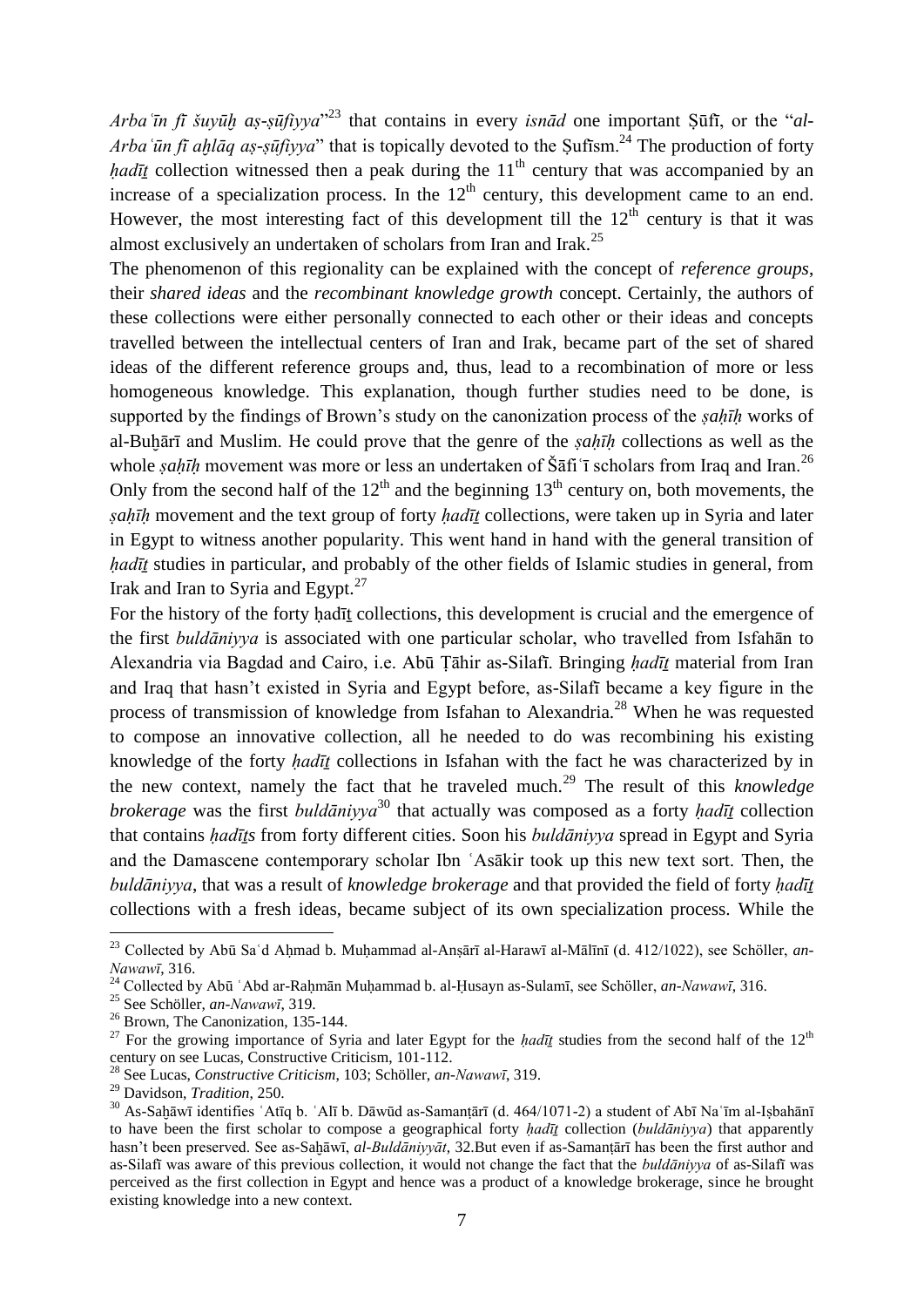collection of as-Silafī do not have a certain topical arrangement and its main characteristic is the fact that each *hadīt* is narrated from a different city, Ibn `Asākir prides himself for collecting forty *ḥadīṯ* from forty narrators from forty cities from forty Companions on forty topics (what is also the title of the collection, *Arbaʿūn ḥadīṯan ʿan arbaʿīn šaʿḫan min arbaʿīna madīna li-arbaʿīna min aṣ-ṣaḥāba*).<sup>31</sup>

From then on, several *buldāniyyāt* were composed by scholars while the number of them was relatively small compared to the forty *hadīt* collections. During the seventh/thirteenth and the eighth/fourteenth century, the *buldāniyya* enjoyed increasing popularity while during the ninth/fifteenth century only few *buldāniyya* were composed. It seems that the last couple of them all have been compiled by members of a reference group in Cairo and Damascus. Al-Mizzī, ad-Dahabī and al-Birzālī were all connected – in this order – through a teacher-student relationship in Damascus. The same is true for al-ʿIrāqī, Ibn Ḥaǧar and as-Saḫāwī (d. 902/1496), who all were active in Cairo.<sup>32</sup> However, between Cairo and Damascus has been an active exchange of knowledge and ideas so that it can be assumed that to a certain extent the scholars of the two cities shared the same ideas and knowledge. Probably the last *buldāniyya* of certain significance were composed by Ibn Ṭulūn (953/1546), also a Damascene scholar of the late Mamluk and early Ottoman period.<sup>33</sup>

### *4.* al-Buldāniyyāt *of as-Saḫāwī – Comparison and Analysis*

Unfortunately, not every *buldāniyya* has been preserved to be studied. From the 22 *buldāniyya* that as-Sahāwī mentioned in introduction to his *buldāniyya*<sup>34</sup> only four are printed and another four were preserved in form of manuscripts.<sup>35</sup> For the present study only three

<sup>31</sup> See Ibn ʿAsākir, *al-Buldāniyya*.

<sup>32</sup> See Davidson, *Tradition*, 252-253.

<sup>33</sup> See Davidson, *Tradition*, 253.

<sup>34</sup> Those are ʿAtīq b. ʿAlī b. Dāwūd as-Samanṭārī (d. 464) a student of Abū Naʿīm al-Iṣbahānī, Abū Ṭāhir Aḥmad b. Muḥammad as-Silafī (d. 576), Abū l-Qāsim ʿAlī b. al-Ḥusayn b. Hibat Allāh b. ʿAsākir (d. 571), Abū Yaʿqūb Yūsuf b. Aḥmad b. Ibrāhīm aš-Šīrāzī al-Baġdādī (d. 585), Abū l-Barakāt Muḥammad b. ʿAlī b. Muḥammad b. Muhammad b. ʿAlī al-Anṣārī al-Mūṣilī (d. 600), Abū ʿAbd Allāh Muhammad b. Ismāʿīl b. ʿAlī Abī s-Sayf al-Yamānī (d. 607) who compiled a buldāniyya of forty man from forty different cities that he heard from in Mecca, Abū Muḥammad ʿAbd al-Qādir b. ʿAbd Allāh ar-Ruhāwī al-Ḥanbalī (d. 612/615), Abū l-Ḥasan ʿAlī b. Aḥmad b. Yaḥyā al-Azadī al-Ǧayānī (?), Abū ʿAlī al-Ḥasam b. Muḥammad b. Abī l-Futūḥ Muḥammad b. Muḥammad b. ʿAmr al-Bakrī an-Naysābūrī (d. d. 656/1258), Abū l-Muẓaffar Manṣūr b. Sulaym as-Sakandarī aš-Šāfiʿī (d. 673), Abū ʿAbd Allāh Muḥammad b. Muḥammad b. al-Ḥusaʿn b. ʿAbduk al-Kanǧī aṣ-Ṣūfī (d. 684), al-Ǧamāl Abū l-ʿAbbās Aḥmad b. Muḥammad b. ʿAbd Allāh aẓ-Ẓāhirī al-Ḥanafī (d. 696), aš-Šafar Abū Aḥmad ʿAbd al-Muʾmin b. Ḫalaf ad-Dimyāṭī (d. 696), al-Quṭb Abū Muḥammad ʿAbd al-Karīm b. ʿAbd an-Nūr al-Ḥalabī al-Ḥanafī (?), al-ʿAlam Abū Muḥammad al-Qāsim b. al-Bahāʾ Muḥammad b. Yūsuf al-Birzālī (d. 739), aš-Šams Abū ʿAbd Allāh Muḥammad b. Aḥmad b. ʿUṯmān aḏ-Ḏahabī (d. 748), aš-Šams Abū ʿAbd Allāh Muḥammad b. Ǧābir al-Wādiyāšī al-Mālikī (d. 749), aš-Šaraf Abū Muḥammad ʿAbd Allāh b. Muḥammad b. Ibrāhīm b. Muḥammad al-Wānī al-Ḥanafī (749), Abū l-ʿAbbās Aḥmad b. Saʿīd b. ʿUmar as-Sīwāsī (d. 749), at-Taqī Muhammad b. Ahmad b. Abī Bakr b. ʿArrām as-Sakandarī (d. 777), az-Zayn Abū l-Fadl ʿAbd ar-Rahīm b. al-Husayn (806) who collected only thirty five hadīt and was not granted to finish the collection, aš-Šihāb Abū l-Faḏl Aḥmad b. ʿAlī Ibn Ḥaǧar al-ʿAsqalānī (d. 852/1449) who did not finish either his collection. See as-Saḫāwī, *al-Buldāniyyāt*, 32-41.

<sup>35</sup> Besides the *buldāniyya* of al-Bakrī there is the *buldāniyya* of ar-Ruhāwī (only a small part of it), the one of ʿAbd al-Salām b. Muḥammad al-Andarastānī entitled "*Kitab al-arba'in al-buldaniyah*" available in Princeton, Garrett Yahuda 3526Y, and a *buldāniyya* in Gotha, Pretsch Nr. 613, of which the author is not mentioned.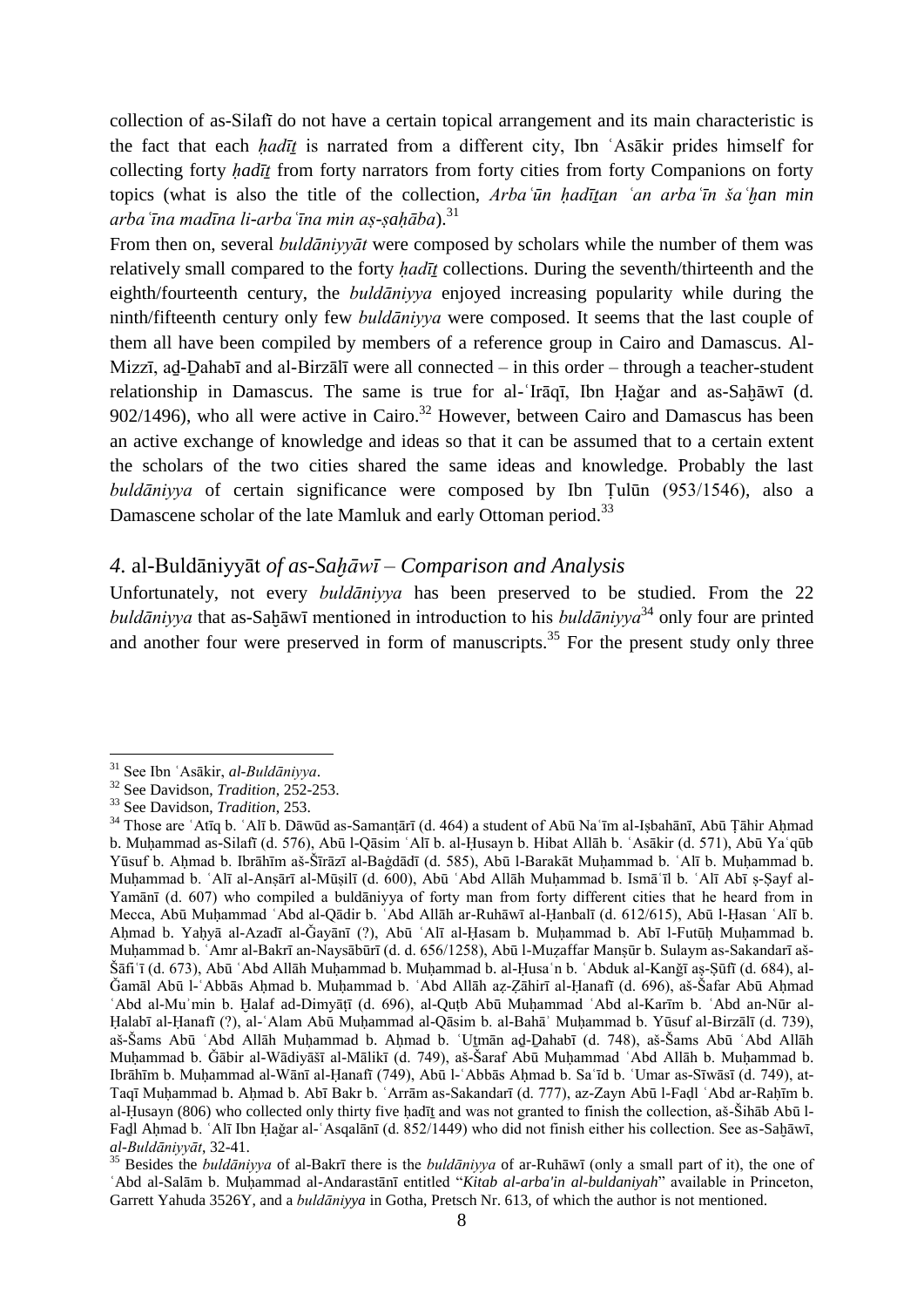$buld\bar{a}niyy\bar{a}t$  will be recognized. Those are the buldāniyyāt of as-Silafi<sup>36</sup>, Ibn 'Asākir,<sup>37</sup> al- $Bakr\bar{1}$ <sup>38</sup>

Although the comparison of only three other collections with that of as-Sah $\bar{a}$ wī seems little, it still make sense to so for one good reasons. The study aims to answer the question how as-Sahāwī compiles his *buldāniyya* to be an innovative one in relation to the previous *buldāniyyāt* and with regard to the idea of innovation of his reference group. For this, the analysis focuses on processes of *knowledge specialization* and *knowledge brokerage* and how the *reference group* influenced as-Saḫāwī's compilation. However, to be able to reconstruct the process of knowledge recombination it is important to know what the existing knowledge was that as-Sahāwī specialized in or recombined with heterogeneous knowledge. In other words, it is more important to know what as-Sahawi has actually read and what was part of the *shared ideas* of his *reference group*. These information are giving in his introduction. While he list up 22 scholars who compiled a *buldāniyya* it turns out that only a few of them has reached as-Saḫāwī. Only the *buldāniyya* of as-Silafī, which has reached him through sound chains of transmission (*ittaṣalat binā bi-l-asānīd al-bayina*),<sup>39</sup> the one of Ibn `Asākir which as-Sahāwī has heard and read (*sami'tuhā wa-qara'tuhā*),<sup>40</sup> the one of ar-Ruhāwī of which as-Saḫāwī said that he heard only a part of it (*wa-qad waqaʿa lī baʿḍuhā bi-s-samāʿ almuttasil*),<sup>41</sup> the one of al-Bakrī that as-Sahāwī read through two different narrations (*wa-qad qaraʾtuhā bi-sanadayn*) <sup>42</sup> and finally the one of aḏ-Ḏahabī that he read in the handwriting of ad-Dahabī (*ra avtu bi-hattihī*).<sup>43</sup> The information about the other collections, as-Sahāwī apparently took from secondary sources such as biographical dictionaries or *mašyaḫāt* but did not see the collections themselves. Even the *buldāniyya* of his teacher Ibn Ḥaǧar has not been finished as a complete product and hence might had given as-Saḫāwī some inspirations but cannot be used for a comparison. Therefore, a comparison of as-Sahāwī's *buldāniyya* with that of as-Silafī, Ibn 'Asākir and al-Bakrī will bring meaningful and significant results.<sup>44</sup>

### *4.1. A Geographical Forty Ḥadīṯ Collection or Geographical (Ḥadīṯ) Collection?*

When does a singular experiment become a text group of its own right, is a question that is not always easy to answer. Probably the best way to come close to an answer, though, is by asking the authors for their perception of their own contribution.

With regard to the *buldāniyyāt*, all four authors give a detailed description of how they perceive their work. While the first three authors, as-Silafī, Ibn ʿAsākir and al-Bakrī, refer to genre of the forty *ḥadīṯ* collections, as-Silafī and Ibn ʿAsākir do so in a way that shows that they see their work as a variation of the forty *ḥadīṯ* collection. The (sub)title of their work already supports this assumption. The *buldāniyya* of as-Silafī bears the (sub)title "*al-Arbaʿūn al-mustaġnī bi-taʿyīn mā fīhi ʿan al-muʿīn*" and is an indication of the criteria of the

<sup>36</sup> His *buldāniyya* has been edited and printed as-Silafī, *al-Buldāniyyāt*.

<sup>37</sup> Ibn ʿAsākir, *al-Buldāniyya*.

<sup>38</sup> That hasn't been edited now, al-Bakrī, *al-Buldāniyya*.

<sup>39</sup> As-Saḫāwī, *al-Buldāniyyāt*, 33.

<sup>40</sup> As-Saḫāwī, *al-Buldāniyyāt*, 33.

<sup>41</sup> As-Saḫāwī, *al-Buldāniyyāt*, 35.

<sup>42</sup> As-Saḫāwī, *al-Buldāniyyāt*, 36.

<sup>43</sup> As-Saḫāwī, *al-Buldāniyyāt*, 38.

<sup>&</sup>lt;sup>44</sup> As for the *buldāniyya* of ar-Ruhāwī and ad-Dahabī, the first one only a small part has survived and the second could not be considered for the present paper but will be included in the larger study.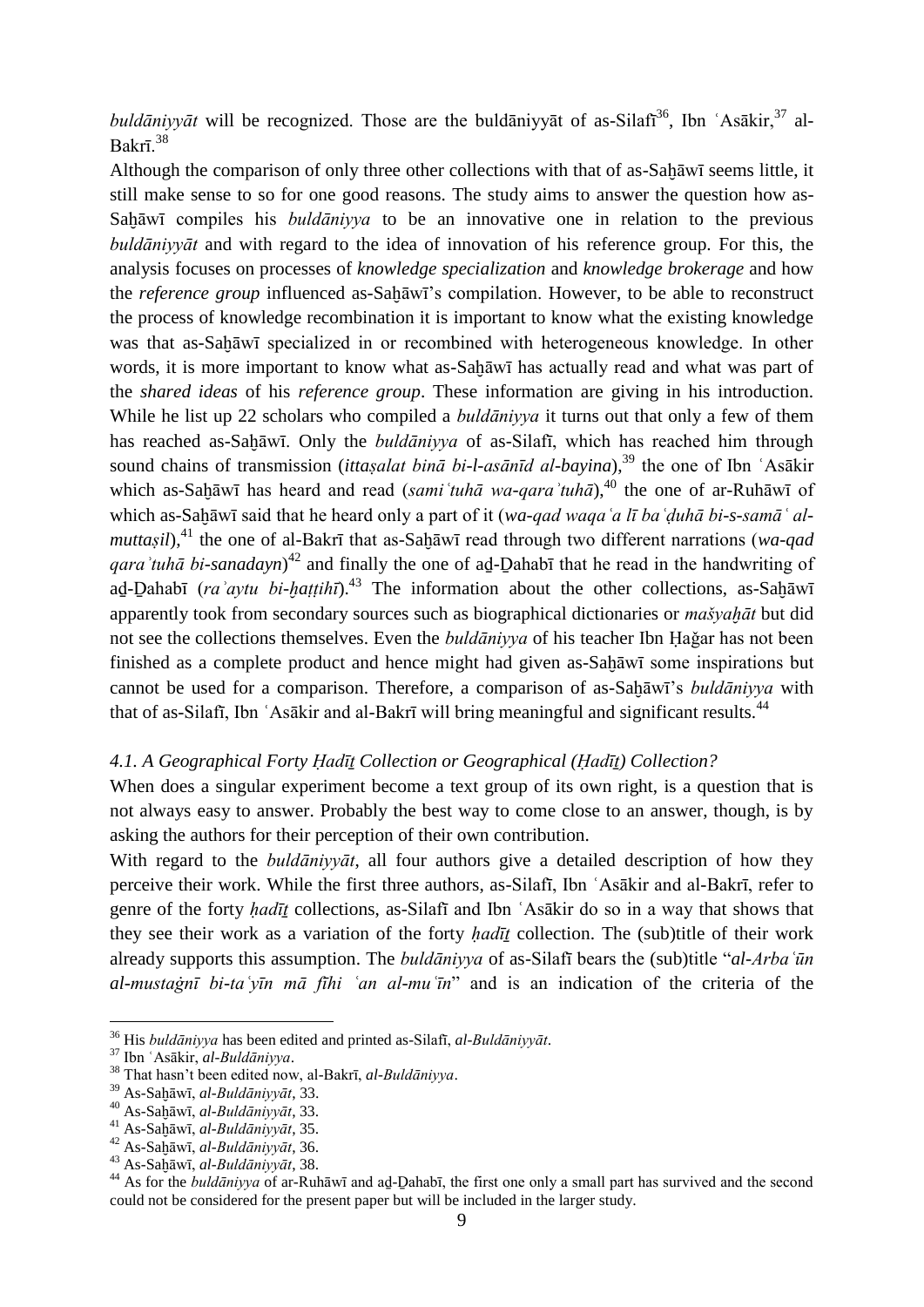collection.<sup>45</sup> Ibn ʿAsākir who wrote his *buldāniyya* as a reaction of as-Silafī's entitled his collection "*arbaʿūna ḥadīṯan ʿan arbaʿīn šayḫan min arbaʿīn madīna li-arbaʿīn aṣ-ṣaḥāba*" and also pointed to the criteria of his collection already reveals the innovative characteristic of his collection. He chose forty *ḥadīṯ* whose transmitter came from different cities and in addition each *ḥadīṯ* is also transmitted from the Prophet by forty different Companions (*ṣaḥāba*). Moreover Ibn ʿAsākir searched for *ḥadīṯ* that were devoted to forty different topics. In addition, both the authors refer in their preface to the forty  $h \alpha d\bar{\iota}t$  collections.<sup>46</sup> Then they list a number of forty *ḥadīṯ* collections pointing out the characteristics of these collection to explain why their collections form an innovation within the text group of the forty *hadīt* collections.<sup>47</sup>

Therefore, it actually can be questioned whether the main title "*al-Arbaʿūna al-Buldāniyya*" (of the editions) and the designation as such found in biographical dictionaries and historical works is an implication of the authors of the those dictionaries at a stage where this subgroup has already became famous as *buldāniyyāt*.

A change in perception is already noticeable in the work of al-Bakrī. Even though the beginning of the manuscript is lost and the (sub)title of the work is unknown, al-Bakrī names the criteria of his collection. Having already compiled a forty *ḥadīṯ* collection that was a compilation of forty *ḥadīṯ* from forty forty *ḥadīṯ* books, <sup>48</sup> al-Bakrī refers in the introduction of this collection explicitly to the text group of geographical forty *ḥadīṯ* collections. Hence, he just mentioned those previous collections that were compiled according to the criterion of forty different cities.<sup>49</sup> As a result of this analysis of the criteria of the previous collections, he explains the innovative characteristic of his collection, i.e. to include only those *ḥadīṯ* that were narrated by forty different narrators from forty different cities from forty different *ṣaḥāba* and from forty different *tābiʿīn*. 50

A fundamental change, however, took place in the work of as-Saḫāwī. While al-Bakrī has already perceived the *buldāniyya* as a distinctive text group different from the normal forty *hadīt* collection still the main common characteristic of his collection and those of his predecessors was the reference to the forty *ḥadīṯ* collections. All of them, as-Silafī, Ibn ʿAsākir and al-Bakī, understood their collection as a variation of the *arbaʿīnāt* even though al-Bakrī perceived the *buldāniyya* already as a distinctive sub group of the *arbaʿīnāt*. Therefore, all authors referred to the *ḥadīṯ* that praised the memorization of forty *ḥadīṯ* and emphasized the importance of this genre. As-Saḫāwī, however, followed a totally different approach. He did not bring the *buldāniyyat* together with the *arbaʿīnāt*, hence sees them not as al-Bakrī did as a sub group of the *arbaʿīnāt*, but as distinctive and independent text group. According to as-Saḫāwī the main characteristics of this text group is not the collection of forty *ḥadīṯ* but the

 $45$  To answer the question what exactly the criteria of his collection were it is necessary to analysis the collection in detail and to study of expectations of his reference group that he tried to meet with his collection. However, this would go beyond the scope of this paper.

<sup>46</sup> See as-Silafī, *al-Buldāniyya*, 28; Ibn ʿAsākir, *al-Buldāniyya*, 36.

<sup>47</sup> See as-Silafī, *al-Buldāniyya*, 29-30; Ibn ʿAsākir, *al-Buldāniyya*, 36-38.

<sup>48</sup> This collection is available as a printed edition. See al-Bakrī, *al-Arbaʿīn*.

<sup>&</sup>lt;sup>49</sup> He mentions five previous collections. Besides those of as-Silafi and Ibn `Asākir, which he identifies as the first geographical forty ḥadīṯ collection, he lists one of Abū Yaʿqūb Yūsuf b. Aḥmad b. Ibrāhīm aš-Šīrāzī al-aṣl al-Baġdādī d-dār (d. Ramaḍān 585) who arranged the cities alphabetically, Abū Muḥammad ʿAbd al-Qādir b. ʿAbd Allāh ar-Ruhāwī who arranged the cities according to the chronology of his travel route, and an unknown man from Egypt whose collection was not much innovative. See al-Bakrī, *al-Buldāniyya*, 15.

<sup>50</sup> Al-Bakrī, *al-Buldāniyya*, 16.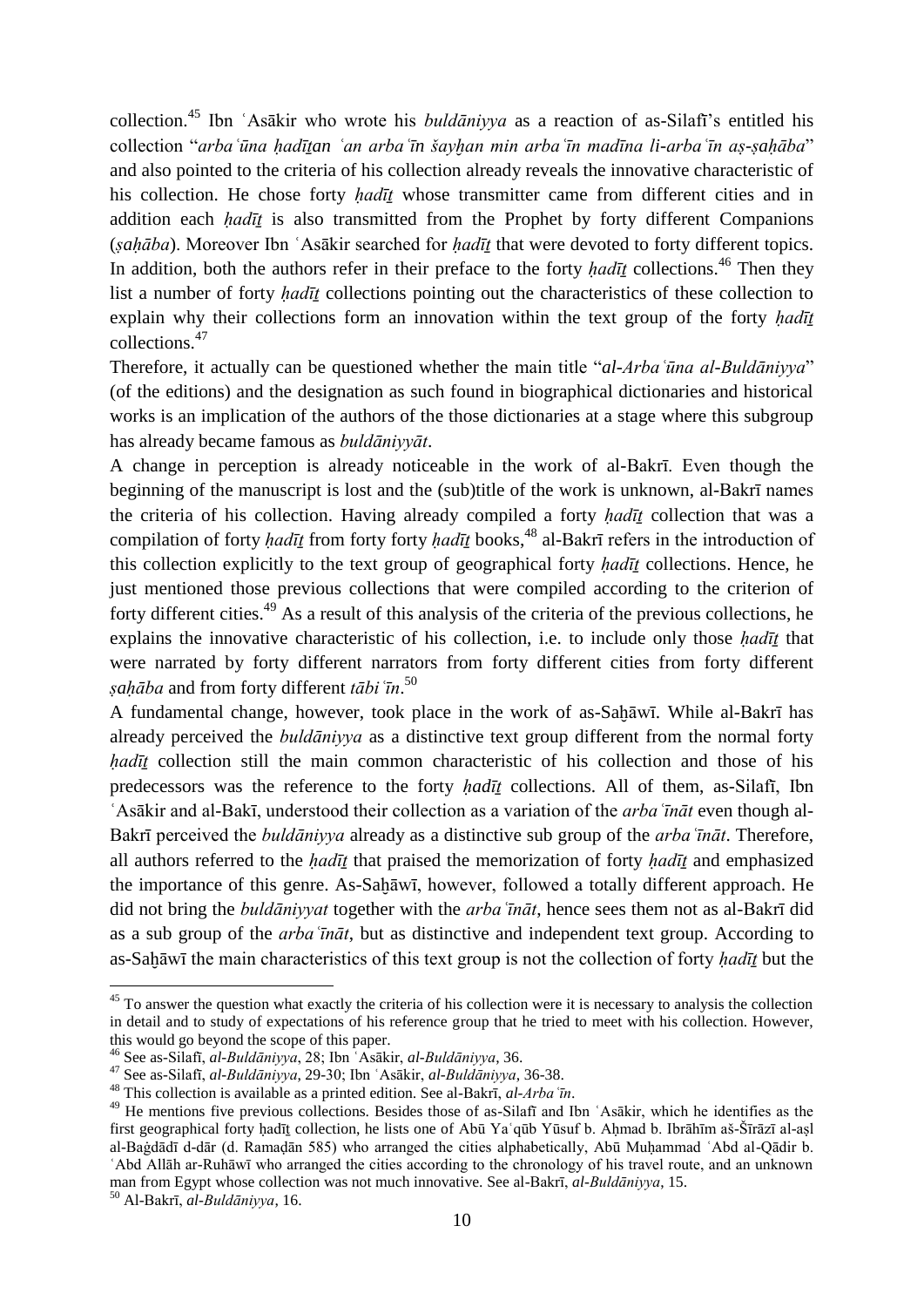geographical aspect of the works. This is why he did not refer in his introduction to the *ḥadīṯ* that praised the forty *hadīt* collections nor did he mention in any other way that the *buldāniyya* belongs to the *arbaʿīnāt*. Instead, he emphasizes the regionality of *ḥadīṯ*s that could lead in some cases to the fact that some *ḥadīṯ* were spread only in certain regions or cities.<sup>51</sup> Declaring this aspect as the main characteristic of the *buldāniyyāt*, as-Saḥāwī actually projects his perception onto the previous collection and designates them as *buldāniyyāt*. 52

Because of this fundamentally different perspective two main differences can be observed in comparison to the previous collections that are perceived as results of *knowledge specialization* through *knowledge brokerage*, i.e. the number and content of the collection of as-Saḫāwī.

The first striking structural feature of the *buldāniyya* of as-Sahāwī is the number of the narrations he collected. Since the other collections understood themselves as sub-texts of the forty *hadīt* collections, they collected forty *hadīts* – even if the exact number could be a bit more or less than forty *ḥadīṯ* as it is the case for al-Bakrī's collection who lists forty one ḥadīṯs. <sup>53</sup> This is also true for the *al-buldāniyyāt* that as-Saḫāwī mentioned in his introduction.<sup>54</sup> All of them were entitled or at least identified later as "*al-Arbaʿūn albuldāniyya*." As-Saḫāwī, by contrast, did not limit his *buldāniyya* to forty narrations and thus deviated purposely from the forty *hadīt* genre tradition. He actually doubled the number and includes in his collection eighty narrations, hence also eighty cities. With this he brings new forms of knowledge into the field of the *buldāniyyāt* making them a distinct and independent text group.

The second and probably more striking feature of the *buldāniyya* of as-Saḥāwī is the content, i.e. the medium that was collected. The previous collections all collected Prophetic *ḥadīṯ*, mostly sayings but in some cases also descriptions of the Prophetic deeds. Since both, the sayings of the Prophet and the description of his deeds, belong to the *sunna* of the Prophet, all collections are clearly devoted to the study, transmission and collection of the Prophetic *sunna*. As-Sahāwī, however, deviates from this line. Not only did he set himself apart by compiling about eighty narrations, he even add poems and sayings as well as anecdotes of other scholars to his collection. From the eighty narrations/cities in total fifty four are *ḥadīṯ*, twenty four poems and two anecdotes/sayings of scholars.<sup>55</sup>

Both aspects, the increased number and the heterogeneous content, are examples of how as-Saḫāwī brings new knowledge in the field of the *buldāniyyat* (*knowledge brokerage*), transforms slightly the characteristics of this text group and presents a more specialized collection than his predecessors (*knowledge specialization*). In addition to that, his collection is full of further specialization aspects that could only be indicated in the present paper. He presents more information on the cities he visits, including the mention of important scholar who visited the city as well. He discusses in a more detailed way the *taḫrīǧ* of the *ḥadīṯs* and

<sup>51</sup> As-Saḫāwī, *al-Buldāniyyāt*, 41.

<sup>&</sup>lt;sup>52</sup> This supports the assumption that no transregional and transtemporal knowledge of one field of knowledge exists but instead ideas and concepts always were transformed and interpreted by a *reference group* even though it refers to past ideas and knowledge.

<sup>53</sup> See al-Bakrī, *al-Buldāniyya*. This is also true for the *al-Arbaʿūna al-ʿušāriyya* of az-Zayn al-ʿIrāqī (see al-ʿIrāqī, *al-ʿUšāriyya*). Slightly deviating from the number of forty was probably not perceived as a shortcoming with regard to the condition of the gerne.

<sup>54</sup> As-Saḫāwī, *al-Buldāniyyāt*, 32-41.

<sup>55</sup> As-Saḫāwī, *al-Buldāniyyāt*.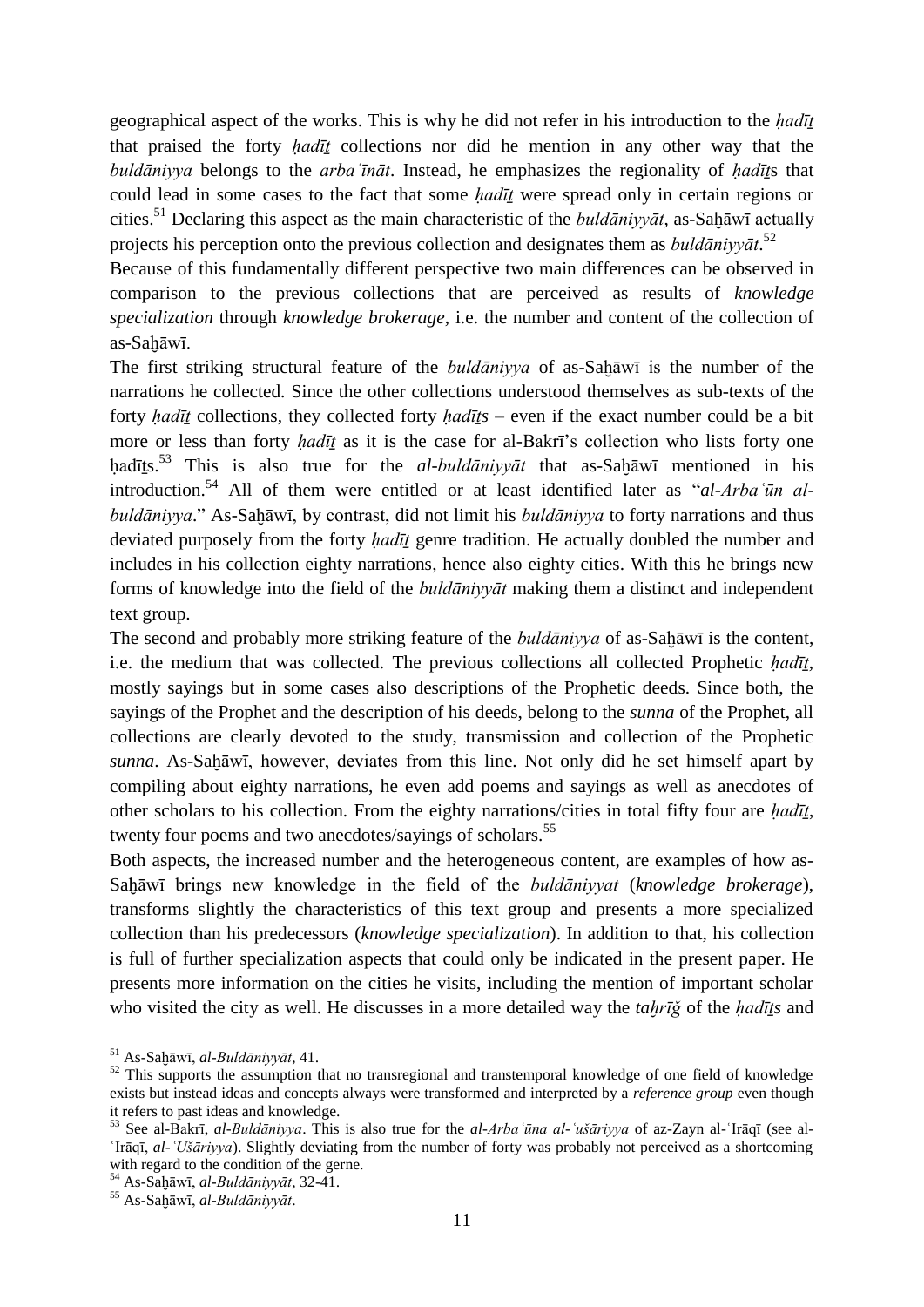integrates more collections in his analysis. The *isnād* variation is much larger and he mentioned for example an *isnād* in which all narrators were from Damascus (*dimašqiyūn*), or in which the first six were from Alexandria (*iskandariyūn*). He also includes a discussion on the elevation (*ʿulūw*) of the *asānīd* he cites.

4.2. *Between the Conventions of the Text Group and the Shared Ideas of the Reference Group* So far, the focus of the study lied on the aspect of how as-Saḥāwī composed an innovative collection with regard to the *knowledge specialization* and *knowledge brokerage* processes. In what follows, it will be shown how the particular concretization of this process were deeply influenced by the *shared ideas* of his *reference group*, i.e. the idea of the reference group of how a collection should be opened.

The following analysis focuses on the first *ḥadīṯ* that as-Saḫāwī included in his collection with which he opens is collection. The comparison of the previous collections shows clearly that the first city to mention was Mecca and the second Medina. The explanation for this is as simple as convincing from the perspective of a Muslim scholar. Mecca is the first of two 'holy' cities in Islam and houses the Kaʿba, God's house. The second holy city is Medina, the city of the Prophet where he is buried. As-Silafī, Ibn ʿAsākir and al-Bakrī begin their collection with these two cities and cite *ḥadīṯs* they collected there. The convention of beginning with these two cities was taken so seriously by al-Bakrī that although he did not hear any *hadīt* in Medina he put the city on the second place of his collection. He admits that he entered Medina four times but did not get to hear a *ḥadīṯ* in it. In order to keep to the order of the Holy Cities, he narrates from a scholar from Medina that he met in Mecca, so that his collection did not lack Medina and its blessing. However, at the same time, to fulfill the criterion of including only narrations he heard in the city in question and to collect forty hadīt, he mentioned an additional city with his *samāʿ* in his collection that therefore consists of forty one *ḥadīṯ* instead of just forty.<sup>56</sup>

To keep to the order of the Holy Cities, the selection of the opening *hadīt* is already limited. While scholars usually chose a *ḥadīṯ* that suits the collection with regard to the topic and content, it is more or less 'unpredictable' what *ḥadīṯ* a scholar would find in Mecca or Medina. Hence, the criterion of the city was more important than the criterion of the content. All the better if both criteria could be combined. At the present state of the analysis of the *buldāniyyāt*, only Ibn ʿAsākir seemed to have been able to combine both criteria. He opens his collection with the famous *ḥadīṯ* "The deeds are according to the intention" (*innamā l-aʿmāl*   $bi-n-niyy\bar{a}t$ .<sup>57</sup> While he is convinced that every collection and work of other disciplines should begin with this had $\overline{u}$ ,<sup>58</sup> al-Buḫārī (d. 256/870) seems to be the first who used it instead of an introduction. <sup>59</sup> Ibn ʿAsākir explain the importance of this *ḥadīṯ* by citing a saying of aš-Šāfiʿī in which he said that this *ḥadīṯ* contains about third of the knowledge (*yadḫulu fī ḥadīṯ al-aʿmāl bi-n-niyyāt ṯuluṯ l-ʿilm*). <sup>60</sup> In addition, he cites later scholars who confirm the practice of beginning a work with this *hadīt*<sup>61</sup> However, the combination of both criteria

<sup>56</sup> Al-Bakrī, *al-Budāniyya*, 18.

<sup>57</sup> Ibn ʿAsākir, *al-Buldāniyyāt*, 47-48.

<sup>58</sup> Ibn ʿAsākir, *al-buldāniyyāt*, 50-51.

<sup>59</sup> See al-Buḫārī, *Ṣaḥīḥ*, chapter 1, sub chapter 1, first *ḥadīṯ*.

<sup>60</sup> Ibn ʿAsākir, *al-Buldāniyyāt*, 50.

<sup>61</sup> Ibn ʿAsākir, *al-Buldāniyyāt*, 51.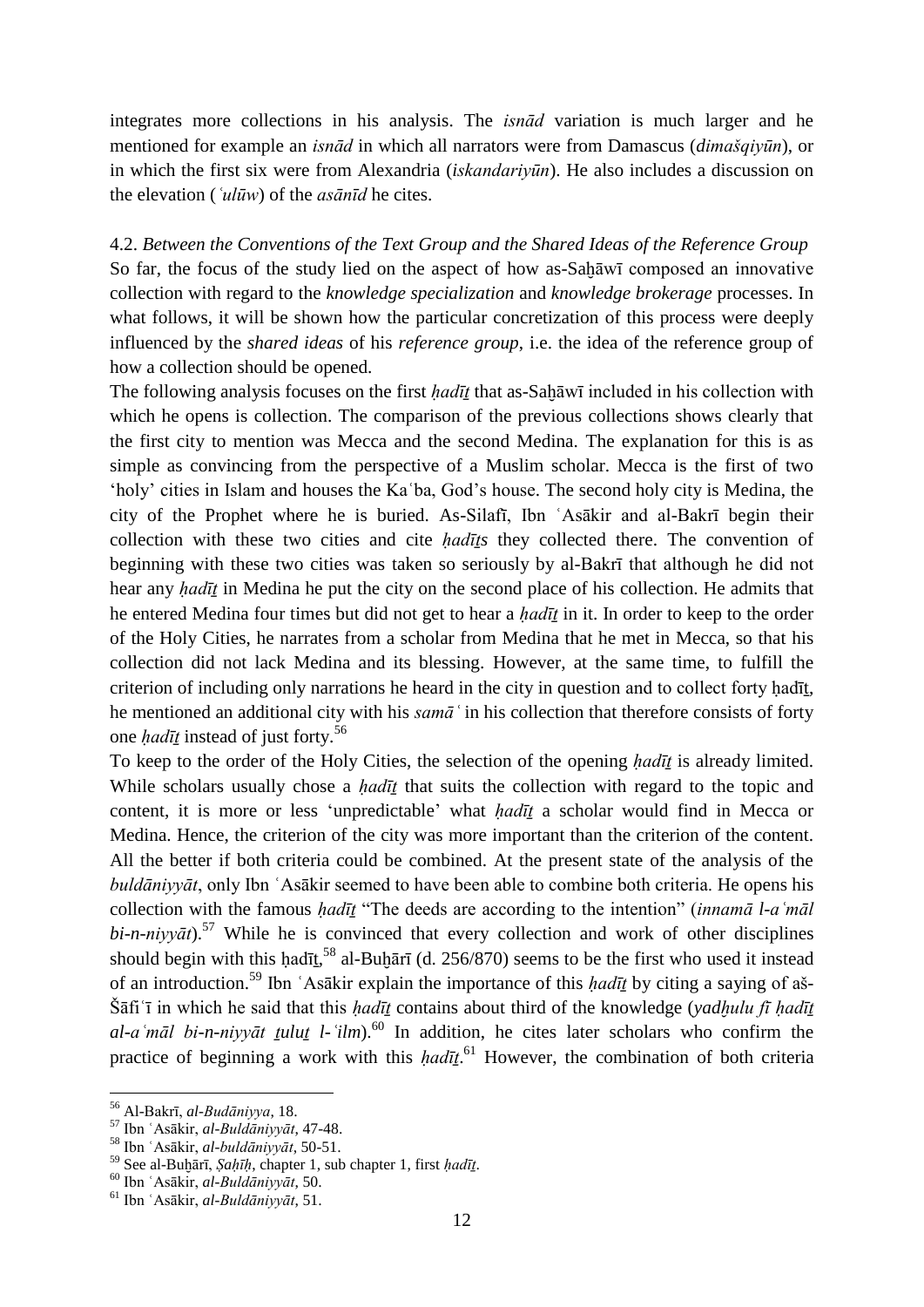forced Ibn `Asākir to include a narration of this *hadīt* that was not the shortest he possessed, wherefore he adds higher narrations he collected during his long scholarly life. $62$ 

The practice of beginning a collection or a work with the "*al-Aʿmāl bi-n-niyyāt*"-*ḥadīṯ* that Ibn ʿAsākir felt obliged to, was still valid in the time of as-Saḫāwī. He emphasized that it was common to open a collection with this *ḥadīṯ* (*kamā annahū stuḥibba l-ibtidāʾ bi-ḥadīṯ innamā l-a māl bi-n-nivvāt*).<sup>63</sup> However, by contrast, as-Sahāwī begins his collection neither with the city Mecca nor with this *ḥadīṯ*. Instead he started with a narration that confirms the importance of the *isnād* in the post-canonical period, i.e. the *musalsalāt bi-l-awwaliyya*. This *ḥadīṯ* belongs to a sort of *ḥadīṯs* that are transmitted always in a certain context (*musalsalāt*). 64 Its chains are characterized by either a deed, a state or a word and saying of the narrator or the Prophet that has nothing to do with the *hadīt* itself and that was passed down during the act of narrating the *ḥadīṯ*. 65

In the case of the *buldāniyyāt* of as-Sahāwī, it is the *hadīt al-musalsal bi-l-awwaliyya* that opens his collection.<sup>66</sup> It is a *hadīt* that has always been transmitted first, so that it is the first *hadīt* that every transmitter heard from his *šayh*. This *hadīt* has gained certain popularity among the Cairene scholars (and probably elsewhere too), so that as-Sahāwī decided to open his collection with it. In addition, he must have felt that the need to start with this *ḥadīṯ* is more important than the criterion of the *buldāniyya* text group to begin with Mecca. As a matter of fact it is not easy to receive this *ḥadīṯ* during a *ḥadīṯ* session in general and even more difficult to influence where to here this *hadīt*. Since as-Sahāwī heard this *hadīt* in Jeddah his collection doesn't begin with Mecca but with Jeddah.<sup>67</sup>

His decision to deviate from the criterion of starting with Mecca that the previous collections have in common, can be explained through several reasons. First, since the characteristic of the *ḥadīṯ al-musalsal bi-l-awwaliyya* is to be narrated first, it fits to be the opening *ḥadīṯ* of a collection. Second, this way when the collection is read in later sessions, the *musalsal bi-lawwaliyya* is still the first hadīt and the students hearing the collection can narrate the hadīt also as the first.

However the third explanation is to prove that the practice to begin with this *ḥadīṯ* was part of the *shared ideas* of the *reference group* of as-Saḫāwī. For this, the *reference group* is represented by two dimensions: *intellectual alliances* represented by vertical ties of a studentteacher relationship and *intellectual rivalries* represented by horizontal ties to acquaintances – or to scholars of the 'same level'.

With regard to the *intellectual alliances*, the present paper will focus on the main teacher of as-Saḫāwī Ibn Ḥaǧar al-ʿAsqalānī and his teacher's teacher Zayn ad-Dīn al-ʿIrāqī (d. 806). The argument is that the feeling of group membership and solidarity that determines the identity of a person rises through the reference to shared ideas and common cultural capital.<sup>68</sup>

<sup>62</sup> Ibn ʿAsākir, *al-Buldāniyyāt*, 48-49.

<sup>63</sup> As-Saḫāwī, *al-Buldāniyya*, 50.

<sup>64</sup> See for this too Brown, *Ḥadīth*, 46.

<sup>65</sup> as-Saḫāwī, *Šarḥ at-taqrīb*, 432.

<sup>66</sup> As-Saḫāwī, *al-Buldāniyya*, 46-47.

<sup>67</sup> As-Saḫāwī, *al-Buldāniyya*, 43-50.

<sup>&</sup>lt;sup>68</sup> See Savelsberg, *Collins*, 28 who explains the concept of "interaction rituals" that has been developed by Goffman and has been used by Collins. See also Kemper, Status, 34, who argues there in reference to Pascal that members of a group share the same ideas not because of the content or logical adequacy of these ideas but because of who in one's social circle supports these ideas.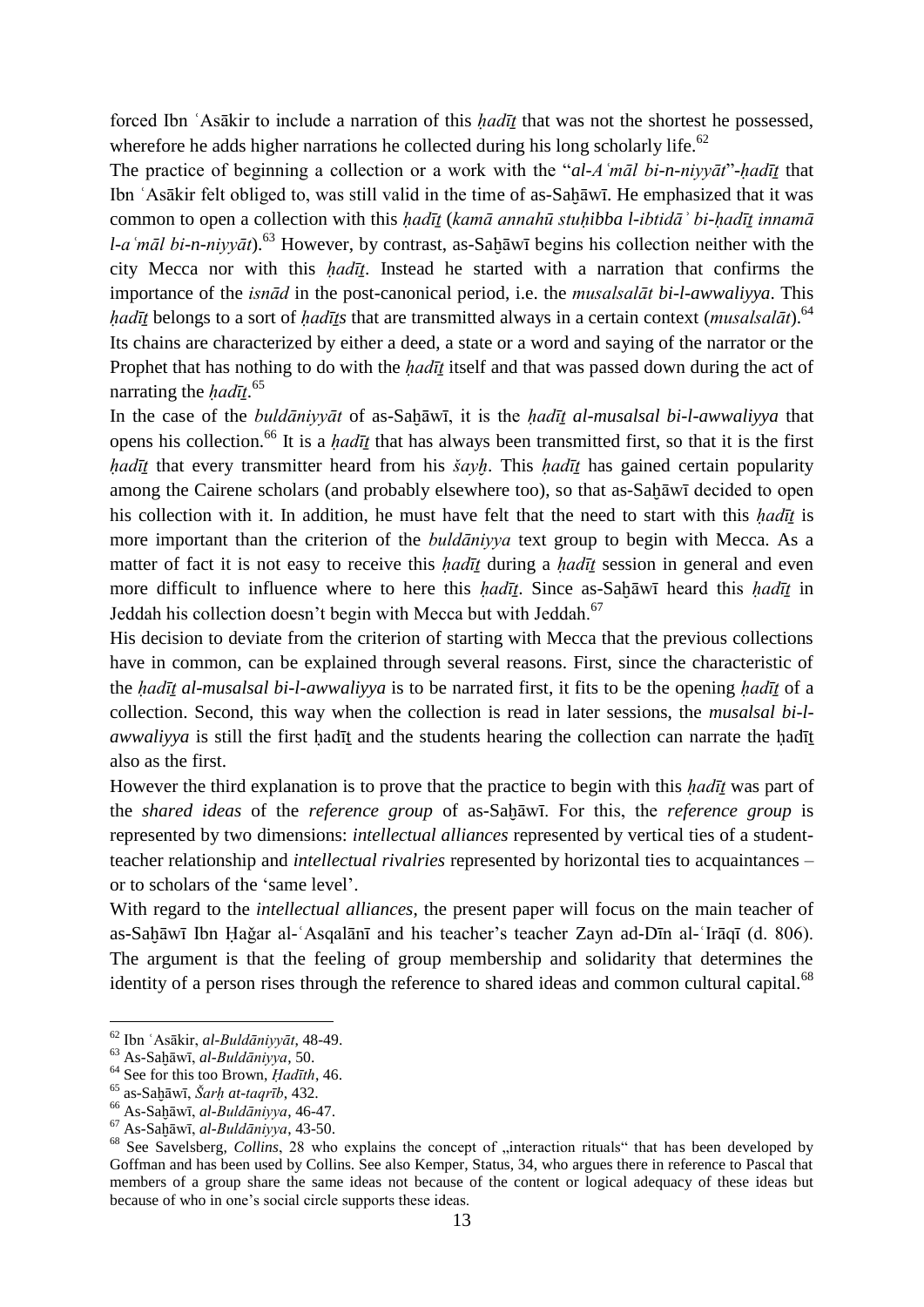Even though it was not possible for Ibn Ḥaǧar hear the *ḥadīṯ al-musalsal bi-l-awwaliyya* he let his wife to hear this *ḥadīṯ* from his principal teacher az-Zayn al-ʿIrāqī. <sup>69</sup> Az-Zayn al-ʿIrāqī himself began his study with his principle teacher al-Mīdūmī with this *ḥadīṯ*. <sup>70</sup> In Addition, al-ʿIrāqī decided to open his collection of *ʿušāriyyāt* – *ḥadīṯs* with chains that contains only ten narrators to the Prophet – with the *ḥadīṯ al-musalsal bi-l-awwaliyya* that actually did not meet the conditions of the collection. $71$ 

With regard to the intellectual rivalries, the paper will focus on the intellectual production of other scholars of the same level as as-Saḫāwī. The argument is that since contemporaries find themselves in a struggle over recognition, status and the access to cultural capital,  $^{72}$  references to the same ideas and its development to show the own superiority over the others is very likely. In the case of as-Sahāwī and his *buldāniyya*, his Cairene contemporary al-Ğalāl as-Suyūṭī (d. 911) attached even more importance to the *musalsalāt* gathering a whole collection that contains all sorts of *musalsalāt* available, <sup>73</sup> opening his collection with the *musalsal bi-lawwaliyya*. 74

That the collection of as-Suyūṭī might be an example of another knowledge specialization process and that it reveals something about the intellectual dynamics of the intellectual scene in Cairo is indeed a study of its own. However, more importantly both intellectual direction, vertical and horizontal, show clearly that the *ḥadīṯ al-musalsal bi-l-awwaliyya* was part of the *shared ideas* and *cultural capital* of the reference group, that beginning with it was a common practice and that referring to it was necessary for a successful new and innovative work in an attempt of gaining status and recognition. Therefore, it can be stated that as-Saḫāwī was influenced or even determined is his decision to open his collection with this *ḥadīṯ* by his reference group.

### *5. Conclusion*

To classify *ḥadīṯ* collections under a general term such as the *buldāniyya* or even as the forty *hadīt* collection harbors the risk of neglecting the details which make every collection a unique one. Even if the authors themselves refer to text group or a genre does not mean that the follow the conventions of the text group without any attempt of innovation. In this paper, the concept of *recombinant knowledge growth* with its two variations, *knowledge specialization* and *knowledge brokerage*, has been proved to be a promising concept to study developments of text groups and genres in general as well as the analysis of one particular work. In addition, it could be shown that independently of the strategy, either specialization or a brokerage, the author's concrete design of his work depends heavily on the *shared ideas* of his *reference group*.

For the case study, the comparison and analysis revealed that as-Saḫāwī chose a combination of *knowledge specialization* and *knowledge brokerage* for his collection. By increasing the number of the cities and narrations that the collection contains and by including poems and anecdotes in addition to Prophetic *ḥadīṯ*, he was able to specialize in the field of the

<sup>69</sup> As-Saḫāwī. *al-Ǧawāhir*, 3:1208.

<sup>70</sup> Al-ʿIrāqī, *al-Arbaʿūn al-ʿušāriyya*, 124.

<sup>71</sup> Al-ʿIrāqī, *al-Arbaʿūn al-ʿušāriyya*, 124-125.

<sup>72</sup> See Savelsberg, *Collins*, 28-29.

<sup>73</sup> As-Syūṭī, *Ǧiyād al-musalsalāt*.

<sup>74</sup> As-Syūṭī, *Ǧiyād al-musalsalāt*, 73-77.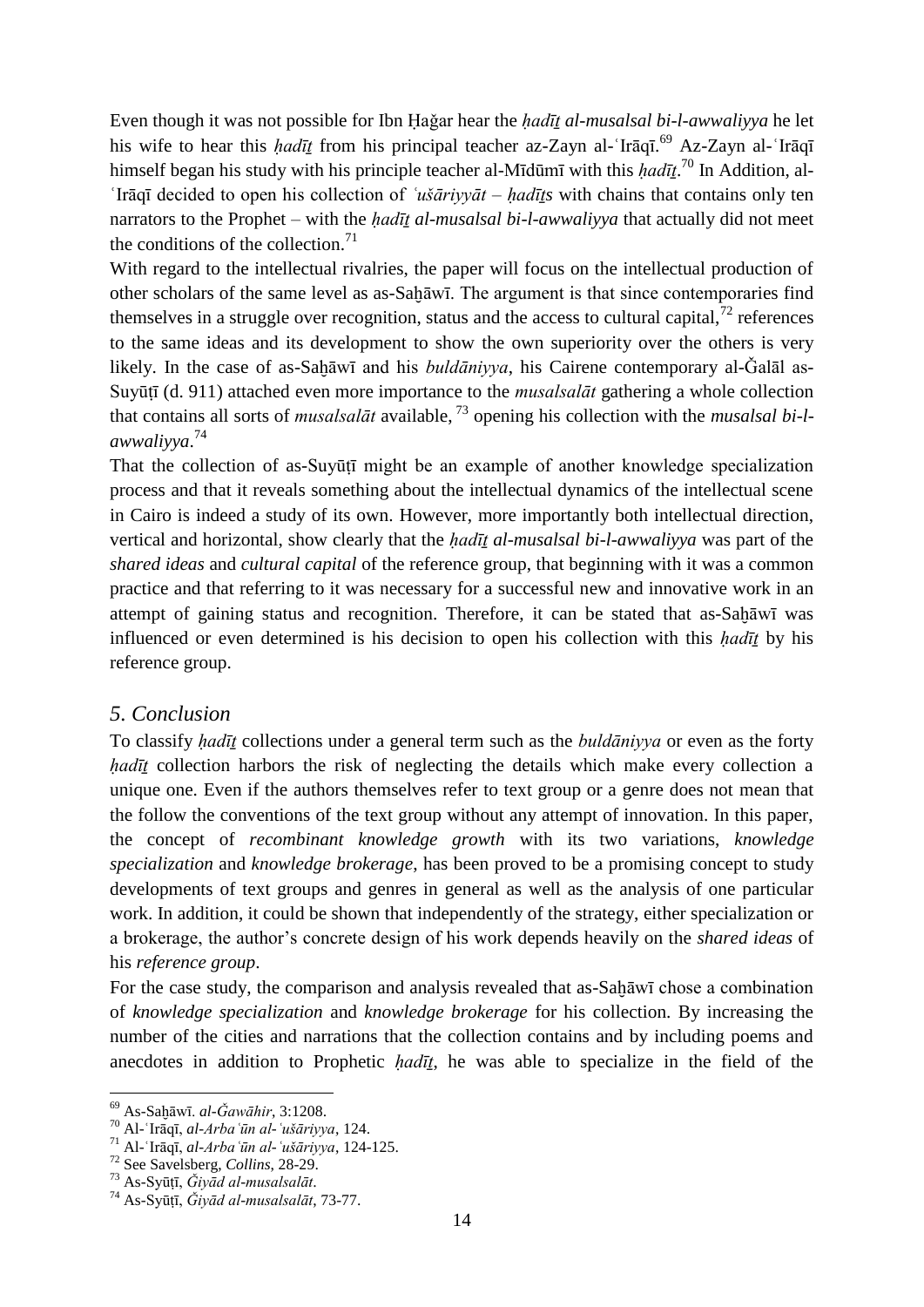*buldāniyyāt* where nearly all kinds of possible (re)combinations of homogeneous knowledge have already been done. In addition, it could be shown, that his decision not to start with Mecca and instead opening his collection with the *ḥadīṯ al-musalsal bi-l-awwaliyya* was a reaction of the *shared idea* within his *reference group* of how to open a collection. An analysis of both, his vertical and horizontal social and intellectual ties, supported this finding. In the end, as-Saḫāwī succeeded in creating an innovative collection and in working with the *cultural capital* of his *reference group*. The result of it was more of a geographical (*ḥadīṯ*) *isnād* collection than a sub group of the forty ḥadīṯ collection.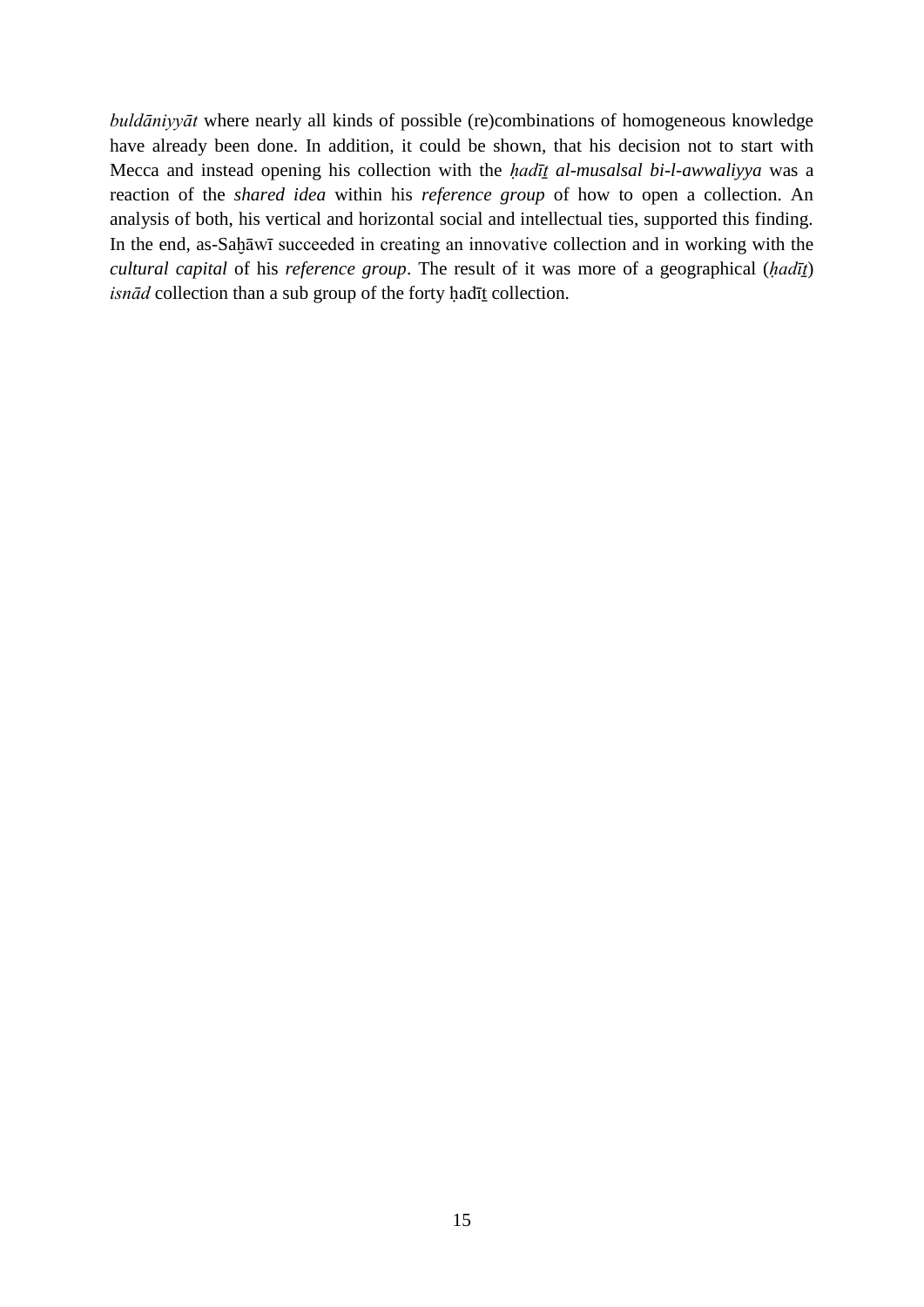6. Bibliography

- al-Andarastānī, ʿAbd al-Salām b. Muḥammad, *Kitab al-arba'in al-buldaniyah*, Princeton, Garrett Yahuda 3526Y
- al-Bakrī, Ṣadr ad-Dīn Abū l-Ḥasan ʿAlī b. Muḥammad, *Arbaʿūn al-buldāniyya*, Tübingen MaVI141-1.
- al-Bakrī, Ṣadr ad-Dīn Abū l-Ḥasan ʿAlī b. Muḥammad, *k. al-Arbaʿīn ḥadīṯan. Al-Arbaʿīn min arbaʿīn ʿan arbaʿīn*, ed. Muḥammad Maḥfūẓ, 2nd ed., Beirut: Dār al-Ġarb al-Islāmī 1983.
- Birgit Neumann, "Travelling Concepts as a Model for the Study of Culture," in Brigit Neumann and Ansgar Nünning (ed.), *Travelling Concepts for the Study of Culture*, Berlin/New York: de Gruyter 2012, 1-22.
- Al-Buḫārī, Muḥammad b. Ismāʿīl, Ṣaḥīḥ al-Buḫārī, ed. Dār as-Salām and Dār al-Fayḥāʾ, 2nd ed., Riyadh/Damascus 1999.
- Brown, *Ḥadīth. Muhammad's Legady in the medieval and Modern World*, Oxford: Oneworld 2009.
- Brown, Jonathan, The Canonization of al-Bukhārī and Muslim. The Formation and Function of the Sunnī Ḥadīth Canon, Leiden: Brill 2011.
- Carnabuci, Gianuca and Jeroen Bruggeman, "Knowledge Specialization, Knowledge Brokerage and the Uneven Growth of Technology Domains," Social Forces 88/2 (2009), 607-641.
- Collins, Randall, The Sociology of Philosophies. A Global Theory of Intellectual Change, Cambridge 1998.
- DiMaggio, Paul, "Cultur and Cognition," *Annual Review of Sociology* 33 (1997), 263-287.
- Garret Davidson in his PhD thesis *Carrying on the Tradition. An Intellectual and Social History of Post-Canonical Hadith Transmission*, Chicago 2014.
- Hargadon, Andrew B., "Brokering Knowledge. Linking Learning and Innovation," *Research in Organizational Behavior* 24 (2002), 41-85.
- Ibn ʿAsākir, *al-Arbaʿūn al-buldāniyya, Arbaʿūn ḥadīṯan ʿan arbaʿīn šayḫan min arbaʿīn madīna li-arbaʿīn ṣaḥāba*, ed. ʿAbdū al-Ḥāǧǧ Muḥammad al-Ḥarīrī, Beirut 1993.
- Al-ʿIrāqī, Zayn ad-Dīn ʿAbd ar-Raḥīm b. al-Ḥusayn, *k. al-Arbaʿīn al-ʿušāriyya*, in al-Muqrīʾ, Muḥammad b. ʿAbd ar-Raḥmān, *k. al-Arbaʿīn fī l-ǧihād wa-l-muǧāhidīn*, ed. Badr b. ʿAbd Allāh al-Badr, 2nd ed., Beirut: Dār Ibn Ḥazm 1995, 101-235.
- Kemper, Theodore D., *Status, Power and Ritual Interaction. A Relational Readin of Durkheim, Goffman and Collins*, Burlington: Ashgate 2011.
- Knoblauch, Hubert, *Wissenssoziologie*, 2nd ed., Konstanz: UVK 2010.
- Lucas, *Constructive Criticism, Ḥadīth Literatur, and the Articulaion of Sunnī Islam*, Leiden: Brill 2004.